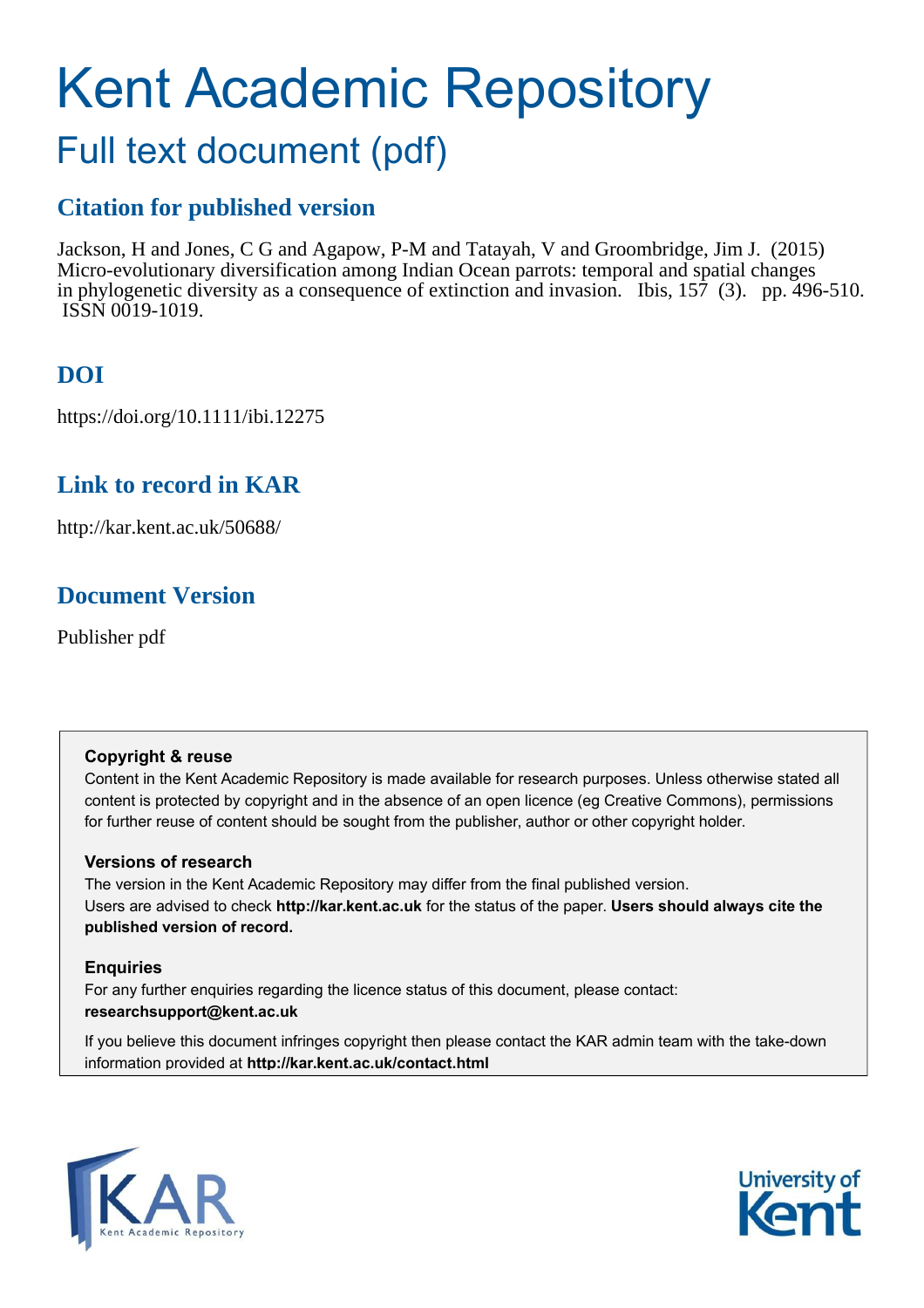

# Micro-evolutionary diversification among Indian Ocean parrots: temporal and spatial changes in phylogenetic diversity as a consequence of extinction and invasion

HAZEL JACKSON,<sup>1,\*</sup> CARL G. JONES,<sup>2</sup> PAUL-MICHAEL AGAPOW,<sup>3</sup> VIKASH TATAYAH<sup>4</sup> & JIM J. GROOMBRIDGE<sup>1</sup>

<sup>1</sup>*Durrell Institute of Conservation and Ecology, School of Anthropology and Conservation, University of Kent, Marlowe Building, Canterbury, Kent CT2 7NR, UK*

<sup>2</sup>*Durrell Wildlife Conservation Trust, Les Augres Manor, Trinity, Jersey, JE3 5BP, Channel Islands*

<sup>3</sup>*Department of Genomics of Common Disease, Imperial College London, Hammersmith Hospital, London W12 0NN,*

*UK*

<sup>4</sup>*Mauritian Wildlife Foundation, Grannum Road, Vacoas, Mauritius*

Almost 90% of global bird extinctions have occurred on islands. The loss of endemic species from island systems can dramatically alter evolutionary trajectories of insular species biodiversity, resulting in a loss of evolutionary diversity important for species adaptation to changing environments. The Western Indian Ocean islands have been the scene of evolution for a large number of endemic parrots. Since their discovery in the 16th century, many of these parrots have become extinct or have declined in numbers. Alongside the extinction of species, a number of the Indian Ocean islands have experienced colonization by highly invasive parrots, such as the Ring-necked Parakeet Psittacula krameri. Such extinctions and invasions can, on an evolutionary timescale, drive changes in species composition, genetic diversity and turnover in phylogenetic diversity, all of which can have important impacts on species potential for adaptation to changing environmental and climatic conditions. Using  $mDNA$  cytochrome  $b$  data, we resolve the taxonomic placement of three extinct Indian Ocean parrots: the Rodrigues Psittacula exsul, Seychelles Psittacula wardi and Reunion Parakeets Psittacula eques. This case study quantifies how the extinction of these species has resulted in lost historical endemic phylogenetic diversity and reduced levels of species richness, and illustrates how it is being replaced by non-endemic invasive forms such as the Ring-necked Parakeet. Finally, we use our phylogenetic framework to identify and recommend a number of phylogenetically appropriate ecological replacements for the extinct parrots. Such replacements may be introduced once invasive forms have been cleared, to rejuvenate ecosystem function and restore lost phylogenetic diversity.

Keywords: ecological replacements, evolution, invasive alien species, Psittacula.

Elevated rates of extinctions and invasions by non- native species as a result of human activities continue to affect biodiversity on a global scale (McKinney 2006, Cassey et al. 2007). As a consequence of these dual processes, biotic homogeniza-

tion (the increase in the taxonomic similarity of biotas over time; Olden 2006) can disrupt the net biological distinctiveness and diversity of a region by replacing unique endemic species with already widespread non-indigenous species (McKinney & Lockwood 1999). In particular, extinctions and \*Corresponding author. invasions can have detrimental consequences on

Email: hj61@kent.ac.uk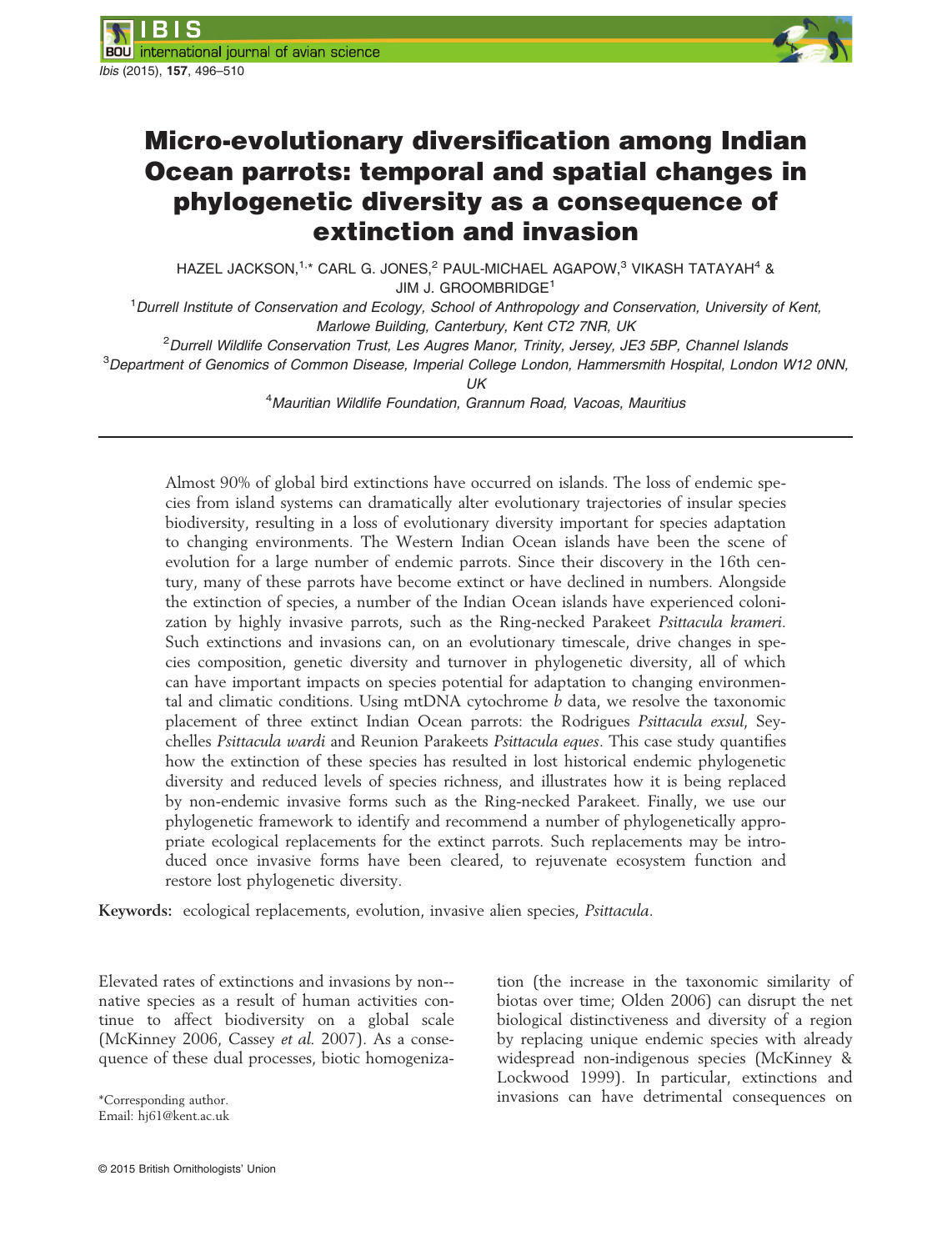endemic taxa in oceanic island ecosystems, which are a rich source of evolutionary diversity (Whittaker & Fernández-Palacios 2007). The isolated nature of these environments means that endemic species are acutely vulnerable to extinction as a consequence of habitat loss, predation by introduced mammals, introduced disease and other human impacts on islands (Steadman 1995, Blackburn et al. 2004, Frankham 2005). Indeed, human activities have resulted in the extinction of as many as 2000 bird species across the Pacific islands (Steadman & Martin 2003, Boyer 2008, Duncan et al. 2013), and these extinctions are resulting in significant losses of ecological function and functional diversity (Boyer & Jetz 2014). The loss of such endemic island species can dramatically alter evolutionary trajectories of species assemblages as a result of reduced species interactions (Mooney & Cleland 2001, Rosenzweig 2001). In this way, extinctions and invasions can disrupt species diversity, affecting their composition, genetic and phylogenetic diversity (Olden & Poff 2003, Cassey et al. 2006). For example, high levels of endemic population genetic and phylogenetic diversity are important to allow adaptation to changing environmental and climatic conditions on an ecological and evolutionary timescale (Maherali & Klironomos 2007, Jump et al. 2009). In contrast, a disruption in the level of species diversity may result in a decreased capacity to adapt to environmental change (Olden & Poff 2003, Olden 2006). Fundamentally, extinctions and invasions may compromise the potential for future evolutionary diversification and persistence of endemic species (Day & Young 2004).

Phylogenetic diversity (Faith 1992, Crozier 1997) is a measure of biodiversity and a good predictor of ecological function (Flynn et al. 2011, Cadotte 2013, Jetz et al. 2014), which can be used to quantify these changes in evolutionary diversification. Based on phylogenetic species assemblages, they are a measure of the evolutionary history of a group of taxa (Vane-Wright et al. 1991) and prioritize species or environments of high conservation value (Rodrigues & Gaston 2002, Jetz et al. 2014). Phylogenetic diversity can be used as a biodiversity measure and can be applied to a variety of conservation situations (Winter et al. 2013, Fenker et al. 2014, Pio et al. 2014). For example, phylogenetic diversity has been used to assess conservation value based on how much of the encompassing phylogeny of a species is preserved (Crozier 1997, Crozier et al. 2005) by describing the evolutionary distinc-

tiveness of a group of taxa (Faith 1992, Helmus et al. 2007, Cadotte et al. 2010, Jetz et al. 2014). Conservation approaches that embrace such changes in evolutionary processes are also valuable because they can help to identify and preserve species biodiversity, important for higher productivity and ecosystem function (Crozier et al. 2005, Thomassen et al. 2011, Rolland et al. 2012). Phylogenetic diversity has recently been applied to conservation strategies such as the Evolutionary Distinct and Globally Endangered (EDGE) programme (Isaac et al. 2007, Jetz et al. 2014), the evolutionary framework for biodiversity science, bioGENESIS ([http://www.diversitas-interna](http://www.diversitas-international.org/activities/research/biogenesis)[tional.org/activities/research/biogenesis\)](http://www.diversitas-international.org/activities/research/biogenesis), and the Intergovernmental Platform on Biodiversity and Ecosystem Services, IPBES [\(www.IPBES.net\)](http://www.IPBES.net). Phylogenetic diversity is also important in conservation management for assessing biodiversity change. The loss of phylogenetic diversity following humanmediated extinctions is often much greater than from natural random extinctions, as the entire network of unique evolutionary branches from which extinct species descend are lost (Purvis et al. 2000). Island systems such as the Pacific and Indian Ocean islands are often subjected to human-induced extinctions and invasions, and as these events are often well documented (Steadman & Martin 2003, Cheke & Hume 2008), they provide an ideal framework for quantifying non-random changes in phylogenetic diversity over the past few hundred years.

The parrots (Psittaciformes) are one of the most endangered groups of birds in the world, with 95 (26.8%) of the 354 known parrot species currently threatened with extinction, accounting for 2.4 billion years of global avian phylogenetic diversity (of 82.1 billion years total avian phylogenetic diversity: Jetz et al. 2014). Over the past 500 years approximately 163 avian extinctions have occurred across the globe, including some 20 parrot species (12%), half of which were island endemics (Collar 2000, Butchart et al. 2006). In this study, we examine the Western Indian Ocean islands of Mauritius, Seychelles, Madagascar, Reunion, Rodrigues and Grand Comoros, which have been the evolutionary source for at least 14 endemic parrot species (Hume 2007). These islands remained largely pristine until the 16th century (Hume 2007, Fig. 1), followed by extinctions and invasions, driven predominately by human impacts such as habitat destruction (Cheke & Hume 2008). Subsequently, intense hunting and the introduc-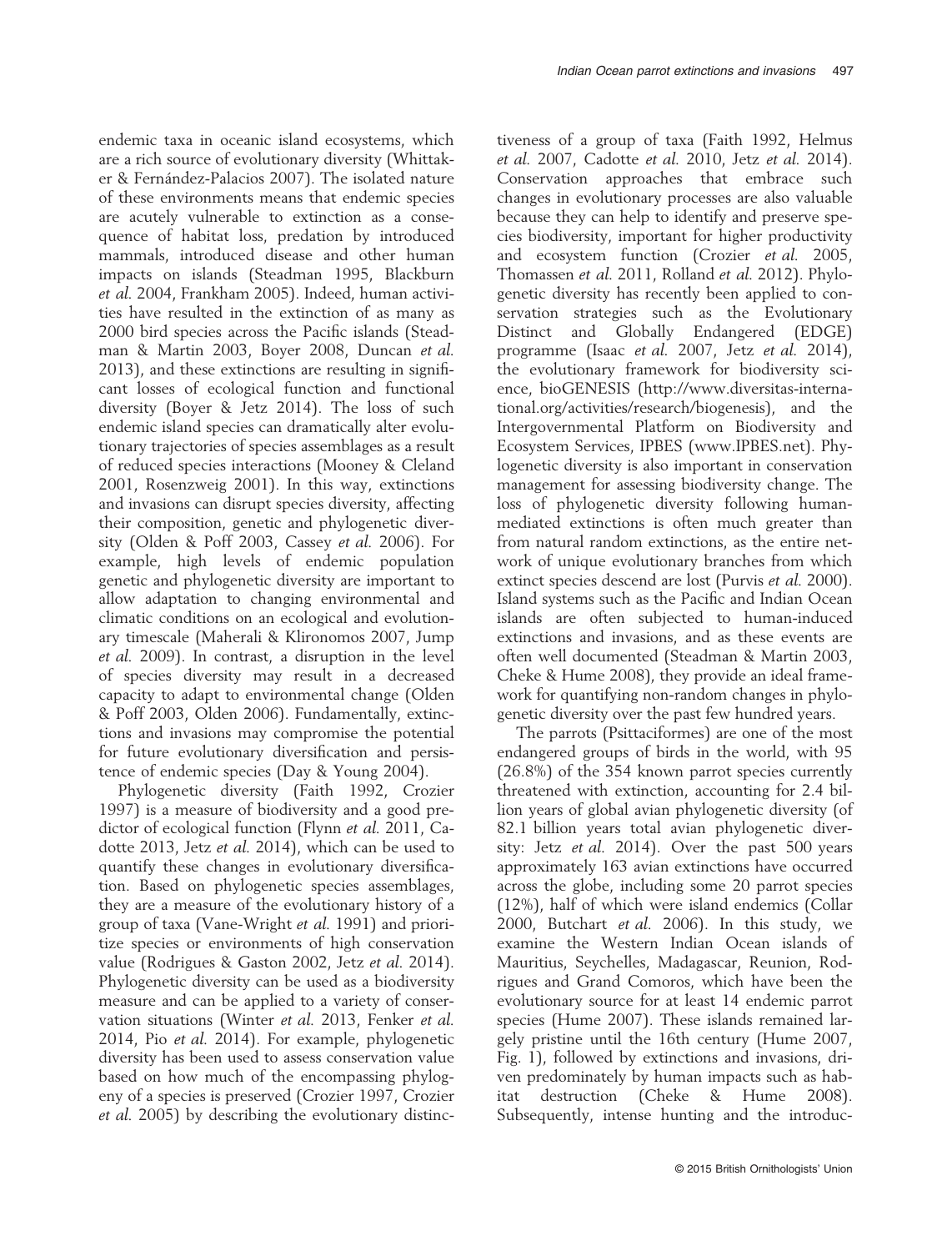

Figure 1. Distribution of extinct (red; *P*. *wardi*, *P*. *eques*, *M*. *mascarinus* and *P*. *exsul*), endangered endemic (green; *P*. *echo*), other endemic (black; *C*. *barklyi*, *C*. *sibilans*, *C*. *vasa*, *C. n*. *nigra* and *C. n*. *libs*) and invasive (blue; *P*. *krameri*) parrots across the Indian Ocean Islands.

tion of predatory exotic mammals have led to the extinction of nine endemic parrots, including the Reunion Parakeet Psittacula eques, which was last recorded in 1732, the Rodrigues Parakeet Psittacula exsul, extinct by 1875, the Seychelles Parakeet Psittacula wardi, lost between 1881 and 1906, and the Mascarene Parrot Mascarinus mascarinus, lost from Reunion by the end of the 19th century (Hume 2007, Hume & Walters 2012).

Alongside these extinctions, the islands have been colonized by invasive parrots. Invasive species are of global concern as they have detrimental impacts upon native species, ecosystems and communities (Sakai et al. 2001, Allendorf & Lundquist 2003, Gurevitch & Padilla 2004). In particular, the invasive Ring-necked Parakeet Psittacula krameri is recognized as one of the top 100 worst invasive alien species in Europe (DAISIE 2008, Handbook of Alien Species in Europe, Springer Netherlands). Native to Asia and sub-Saharan Africa, these birds are a major agro-economic and environmental concern, they are a severe crop pest in their native range, decimating maize and fruit crops (Ramzan & Toor 1973, Forshaw 2010, Ahmad et al. 2012) and they also act as secondary cavity-nesters and compete with native species for nesting holes (Strubbe & Matthysen 2007, 2009). Breeding populations of P. krameri have established in over 35

countries across five continents, where the species has become widespread with evidence of rapid population growth (Butler 2003, Butler et al. 2013). Psittacula krameri has invaded some of the Western Indian Ocean islands, including Mauritius, where they compete with the endangered Mauritius Parakeet Psittacula echo for nest-sites and food resources (Tatayah et al. 2007, Jones et al. 2013). On Mauritius, P. krameri are a suspected source of Psittacine beak and feather disease (PBFD), caused by the highly infectious Beak and Feather Disease Virus, which threatens the population of the endangered endemic P. echo (Kundu et al. 2012a). Psittacula krameri also occur on the Seychelles where their recent establishment (Jones et al. 2013) presents a potential disease threat to the endemic Seychelles Black Parrot Coracopsis barklyi (Seychelles Islands Foundation, 2012).

As a consequence of the small number of museum specimens of the extinct endemic parrots from the Western Indian Ocean, there is taxonomic uncertainty surrounding their evolutionary affinities. For example, the taxonomic placement of P. exsul and P. eques within the Indian Ocean parrots has remained unresolved. Psittacula exsul was hunted to extinction by the mid-19th century and only two museum specimens remain, a female collected in 1871 and a male collected in August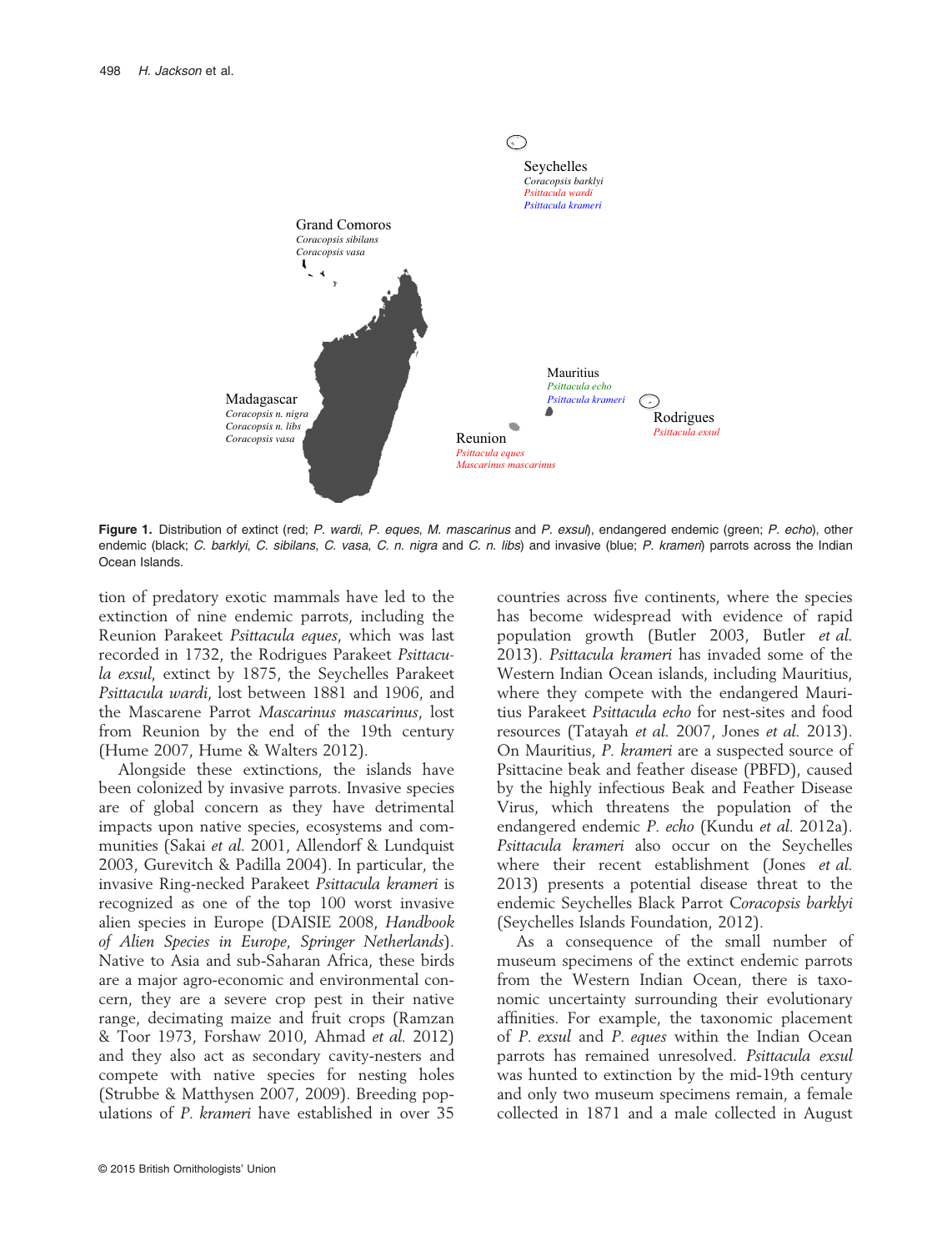1874 (Cheke & Hume 2008). Osteological characteristics suggest it shares a close relationship with other Mascarene species of Psittacula (Hume 2007). Psittacula eques had become extinct by 1770 and only one specimen is held, at the National Museums, Scotland, collected in 1750 (Hume & Walters 2012). A number of documents explicitly refer to Psittacula eques: however, this specimen is considered to be the only material proof of the existence of the Reunion island form and taxonomists remain unsure whether P. eques was a distinct species or conspecific with the endangered P. echo.

To date, there have been few attempts to quantify the historical loss of endemic phylogenetic diversity across a region and its insidious replacement by non-endemic invasive forms (Graham & Fine 2008, Winter et al. 2009). Here, we describe new molecular phylogenetic data for extinct and invasive Psittacula parrots and integrate them with existing data (Kundu et al. 2012b) into a detailed phylogenetic framework to quantify changes in phylogenetic diversity over the past 260 years (dating back to 1750, the date of our earliest museum specimen P. eques). Specifically, we use mitochondrial (mtDNA) cytochrome *b* sequence to resolve phylogenetic affinities of the extinct P. exsul, P. eques and P. wardi, determine whether P. eques warrants distinct species status or can be considered as conspecific with the extant P. echo, and examine the effect of these extinctions and invasions of parrots on phylogenetic diversity. We apply our findings to identify potential ecological replacement species for introduction onto appropriate Western Indian Ocean islands where historical extinctions have occurred in order to rebuild lost ecosystem function.

#### METHODS

#### Sample collection

Toepad samples for P. exsul and P. wardi were obtained from the Cambridge Museum of Zoology. A toepad sample was obtained from P. eques from the specimen held at the National Museums, Scotland. To establish whether P. eques was a distinct species, samples were obtained from three historical P. echo museum specimens from the Natural History Museum in Tring and the Museum National d'Histoire Naturelle in Paris for comparison. For invasive populations of P. krameri, contemporary blood specimens were obtained from Seychelles  $(n = 2)$  and Mauritius  $(n = 25)$ (Table 1). We combined our data with cytochrome b sequences for other Indian Ocean parrots, including the extinct M. mascarinus, obtained from GenBank (Kundu et al. 2012b).

#### DNA isolation, amplification and sequencing

Processing of the museum specimens, including DNA extraction and polymerase chain reaction (PCR) amplifications, were carried out in a laboratory dedicated to ancient DNA work, under a UVirradiated fume hood to prevent contamination. All equipment and surfaces were sterilized before and after each use by irradiation from UV light and with 10% bleach. Negative controls were included during the DNA extraction and PCR process and a selection of negative extractions and PCRs were sequenced to ensure there was no contamination. DNA was extracted from both contemporary blood and historical toepad samples using a Bioline Isolate

Table 1. Museum samples (from which DNA was successfully extracted), along with two contemporary samples representing invasive Ring-necked Parakeet haplotypes. All three sampled individuals of the Mauritius Parakeet produced a single identical haplotype, which was submitted to European Nucleotide Archive (ENA) using sample CG1911 No. 2114, as this individual produced the longest sequence.

| Taxon                          | Common name                 | Source           | Sample       | Ref.             | ENA accession no. |  |  |
|--------------------------------|-----------------------------|------------------|--------------|------------------|-------------------|--|--|
| Psittacula exsul               | Rodrigues Parakeet          | Cambridge        | Toepad       | 18/PSI./67/h/1   | LN614516          |  |  |
| Psittacula eques               | <b>Reunion Parakeet</b>     | Edinburgh        | Toepad       | N/A              | LN614517          |  |  |
| Psittacula wardi               | Seychelles Parakeet         | Cambridge        | Toepad       | 18/PSI/67/g/1869 | LN614515          |  |  |
| Psittacula echo                | Mauritius Parakeet          | Paris            | Toepad       | CG1911 No 2114   | LN614518          |  |  |
| Psittacula echo                | Mauritius Parakeet          | Paris            | Toepad       | CG1936 No 1695   | n/a               |  |  |
| Psittacula echo                | Mauritius Parakeet          | Trina            | Toepad       | 90.10.10.7       | n/a               |  |  |
| Psittacula krameri manillensis | <b>Ring-necked Parakeet</b> | <b>Mauritius</b> | <b>Blood</b> | N/A              | LN614520          |  |  |
| Psittacula krameri borealis    | Ring-necked Parakeet        | Seychelles       | <b>Blood</b> | N/A              | LN614519          |  |  |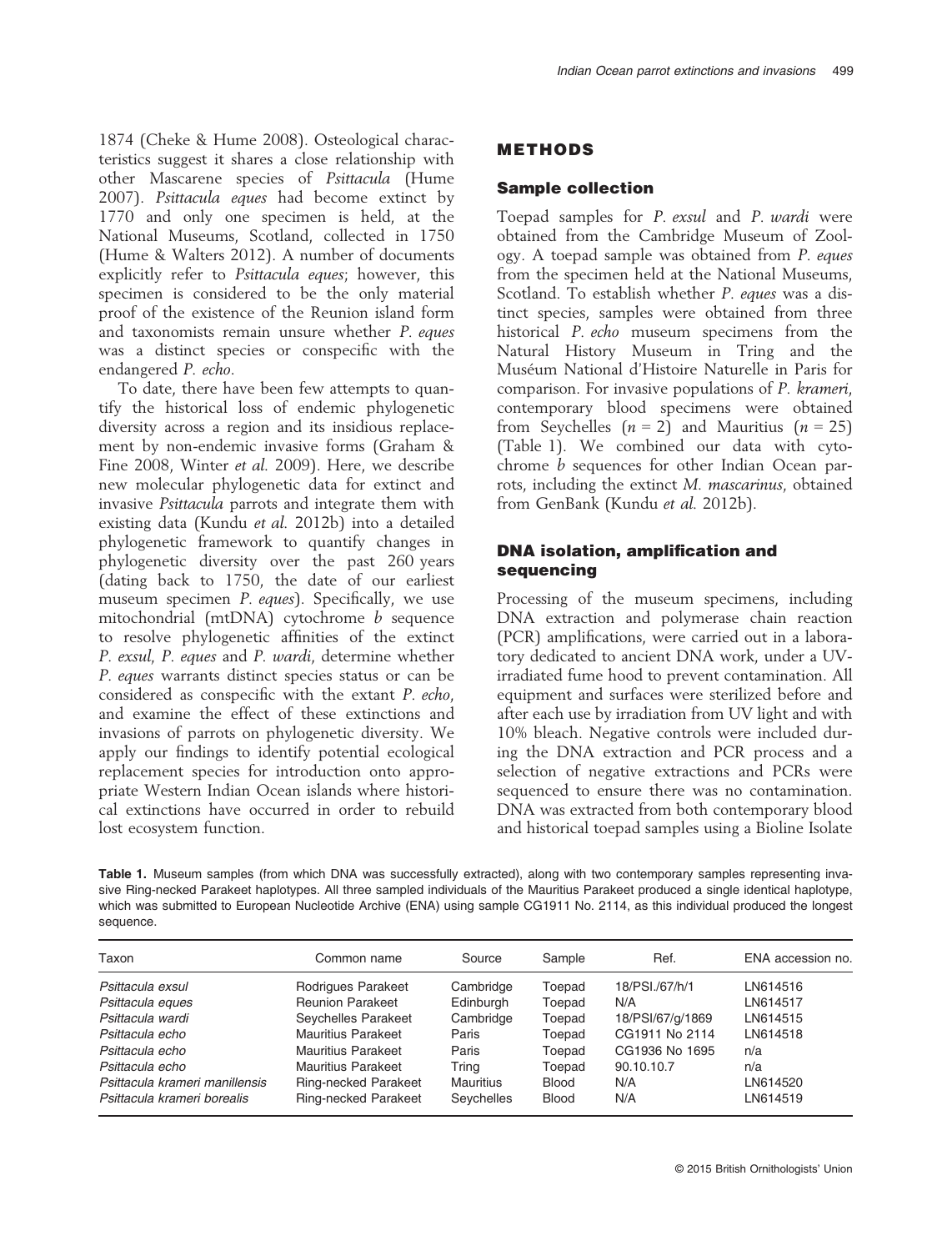Genomic DNA extraction kit (Bioline, London, UK). Samples were suspended in 400  $\mu$ L lysis buffer plus 25  $\mu$ L proteinase K and incubated at 55 °C overnight, or until the material had completed digested. DNA was washed through a spin column and blood specimens were suspended in 200  $\mu$ L of elution buffer, and historical specimens in 40  $\mu$ L of elution buffer.

Amplification from contemporary blood samples was conducted for cytochrome b using PKCBf and PKCBr (Appendix S1). PCR cycling conditions were 94 °C for 1 min followed by 35 cycles of 94 °C for 15 s, 55 °C for 15 s and 72 °C for 10 s, and a final elongation step of 72 °C for 10 min. For historical samples, amplification of cytochrome b was conducted using a suite of short overlapping primers (100–200 bp; Appendix S1). PCR cycling conditions were 94 °C for 1 min followed by 35 cycles of 94 °C for 15 s, 52 °C for 15 s and 72 °C for 10 s, and an elongation step of 72 °C for 10 min. All amplicons were examined by agarose gel electrophoresis. Amplification volumes of  $25 \mu L$  contained 1  $\mu$ L of template DNA from contemporary samples or 2  $\mu$ L of template DNA from historical samples, 12.5  $\mu$ L MyTaq HS Red Mix, containing dNTPs and MgCl<sub>2</sub> (Bioline), 0.5  $\mu$ L of each primer and 10.5  $\mu$ L (contemporary PCR) or 9.5  $\mu$ L (historical PCR) of  $dH_2O$ . PCR product was purified and amplified using a 3730xl analyser (Macrogen, Amsterdam, the Netherlands). Sequences were edited in 4PEAKS (Griekspoor & Groothuis 2005) and aligned in CLUSTAL (Larkin et al. 2007). Manual edits were made in JALVIEW (Waterhouse et al. 2009).

# Phylogenetic analysis

Phylogenetic trees were reconstructed using Bayesian and maximum likelihood methods with Falco as an outgroup. PARTITIONFINDER (Lanfear et al. 2012) was used to identify the best-fit models of nucleotide evolution according to Bayesian information criteria (BIC). Bayesian inference was implemented in MRBAYES v3.2 (Ronquist & Huelsenbeck 2003) on the CIPRES Science Gateway (Miller et al. 2010) with 10 million generations over four parallel Monte Carlo Markov chains (MCMC), under an HKY evolutionary model (Felsenstein 1981). TRACER v1.6 (Rambaut & Drummond 2007) was used to assess convergence. After discarding the first 25%, tree topologies were sum-

marized in a 50% consensus tree. A maximum likelihood search was conducted in RAXML (Stamatakis 2006). Ten independent runs were performed with 1000 non-parametric bootstrap replicates to obtain the best likelihood score under a GTAGAMMA model and summarized in a majority rule consensus tree. All trees were visualized in FIGTREE v1.4 (Rambaut 2012). Finally, net between-group mean genetic distances were calculated using MEGA 5.05 (Tamura et al. 2011) under the Kimura two-parameter model (Kimura 1980) with gamma distribution of rates among sites.

## Molecular dating

Time-calibrated phylogenies were estimated using BEAST v.1.8.0 (Drummond & Rambaut 2007) using cytochrome b data. Given that relative to other bird families the fossil record for parrots is poor (Mayr & Göhlich 2004), we combined our data with cytochrome *b* sequences for other Indian Ocean parrots obtained from GenBank and ran phylogenetic analyses by adopting a similar approach to Wright et al. (2008) using two alternative calibration dates for the origin of the parrots. The first calibration used was obtained from the oldest known fossil belonging to a crown group of parrots, Mopsitta tanta, dated to approximately 54 Mya in the Tertiary period (Waterhouse *et al.* 2008). A second calibration of 80 Mya was obtained from a previous dating analysis of extant bird orders, suggesting a Cretaceous date for the divergence of parrots (Hedges et al. 1996). This calibration was given a normal distribution with a standard deviation of 10 Mya to ensure the 95% distribution (60.4 and 99.6 Mya) does not exceed the 100 Mya date for the divergence of bird orders (Hedges et al. 1996). An uncorrelated strict molecular clock model was used in preference to a lognormal relaxed molecular clock model as identified by the Akaike information criterion (AIC) through MCMC (AICM) comparison of models (Baele et al. 2012) with a uniform distribution under the Yule speciation tree prior (Ho et al. 2007). MCMC was performed for 20 million generations with sampling every 1000 iterations. Convergence was confirmed by effective sample sizes (ESS) > 200 for all parameters using TRACER v1.6 (Drummond & Rambaut 2007). Trees from the first 1000 generations were discarded as burn-in. A maximum clade credibility tree was summarized using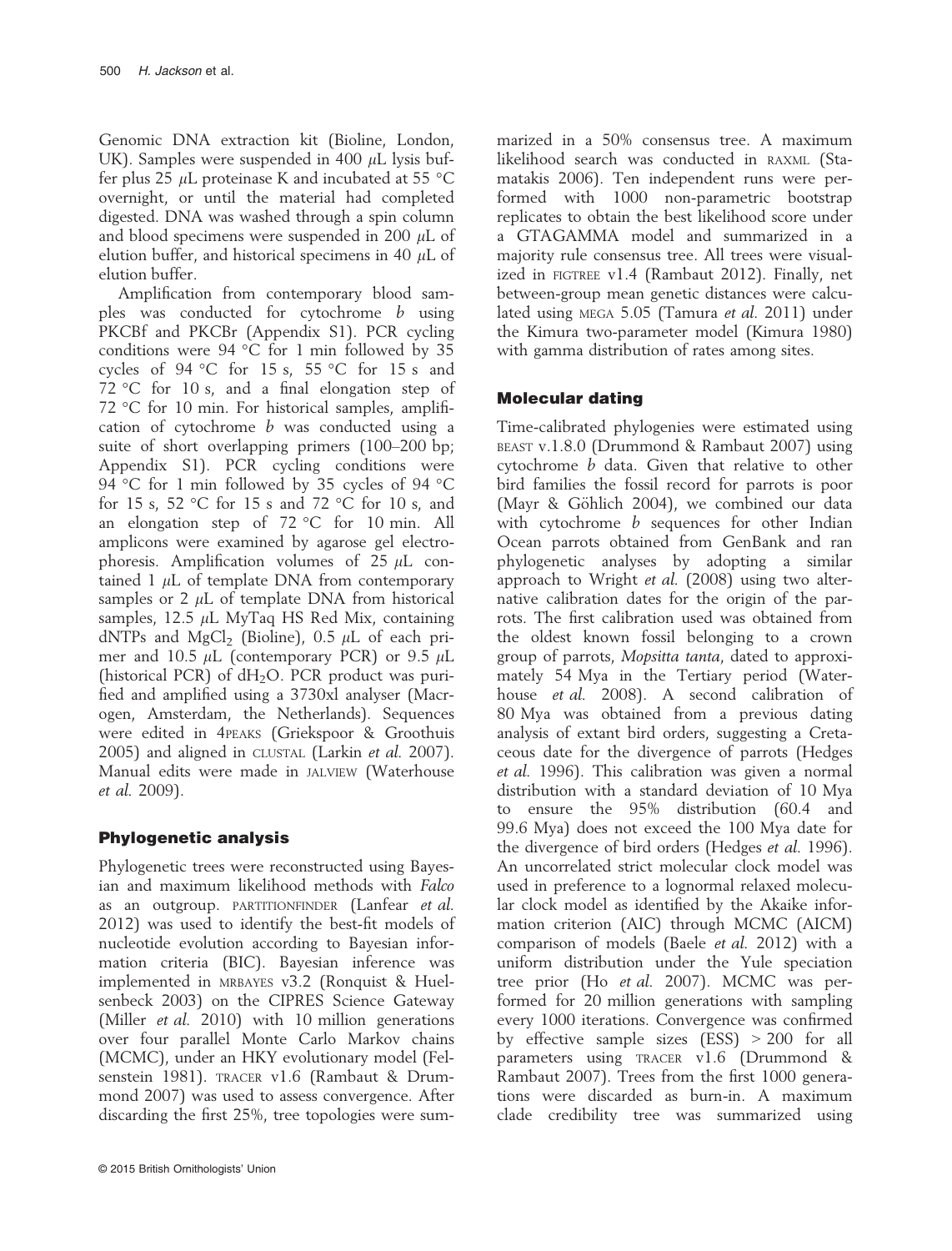TREEANNOTATER v1.7.5 (Drummond & Rambaut 2007), visualized in FIGTREE v1.4 (Rambaut 2012), and edited in INKSCAPE ([www.inkscape.org\)](http://www.inkscape.org).

## Phylogenetic diversity

Phylogenetic diversity is a distance-based method that measures the phylogenetic information of a species assemblage by summing up the branch lengths of the subtree that includes the communities' species (Faith 1992). Branch lengths are indicative of molecular characteristics accumulated over evolutionary time (Schweiger et al. 2008), and hence phylogenetic diversity was calculated using our time-calibrated phylogeny and is reported in millions of years (Myr). Phylogenetic diversity was calculated using the 'Picante' package in <sup>R</sup> (Kembel et al. 2010) for 1000 replications to obtain standard errors. Diversity metrics were calculated for the following three scenarios involving the inclusion of all (endemic) Indian Ocean island parrots, extinct and extant (referred to as 'historical PD'), the historical taxa less the four extinct species, i.e. P. exsul, P. eques, P. wardi and M. mascarinus (referred to as 'post-extinction PD'), and the extant P. echo and invasive P. krameri (referred to as 'current PD'). Additionally, species richness was counted for each of our scenarios. For species richness on a spatial scale, Ring-necked Parakeets on Seychelles and Mauritius were counted as separate island populations.

## RESULTS

DNA was amplified from one specimen of P. exsul, P. wardi and P. eques and three P. echo specimens. The DNA sequences obtained from the three Mauritius P. echo samples were identical and condensed into a single haplotype. The sequence data from invasive P. krameri on the Seychelles were identical and condensed into a single haplotype, but the sequence data derived from P. krameri sampled from Mauritius were collapsed into five different haplotypes. For the purpose of this study, the most common haplotype was chosen to capture prevalent levels of phylogenetic diversity within Mauritius P. krameri.

#### Phylogenetic reconstruction and molecular dating

A total of 1000 bp of cytochrome b was used for phylogenetic reconstruction, taxonomic placement

and molecular dating of the extinct Indian Ocean parakeets. Although this study is based on a single gene, the cytochrome  $b$  gene has been shown to produce phylogenies that are congruent at major nodes when compared with phylogenies built with other mitochondrial and nuclear genes (Faulkes et al. 2004), suggesting it is a robust choice of marker. Furthermore, we chose cytochrome b based on the availability of a large number of cytochrome b sequences for other Indian Ocean Parrots (Kundu et al. 2012b). As the museum specimens were up to 260 years old, for some specimens only partial sequences (503–760 bp) of the cytochrome b gene could be amplified (European Nucleotide Archive accession numbers LN614515–LN614520). Topologies reconstructed from Bayesian and maximum likelihood trees were largely congruent at all major nodes, inferring a distinct and well-supported phylogenetic structure of the Indian Ocean parrots (Fig. 2; for details of geographical localities of each taxa see Appendix S2).

Assuming a calibration of 54 Mya, P. wardi clustered deep within the Alexandrine Parakeet P. eupatria clade and diverged 2.2 Mya. Psittacula exsul clusters were ancestral to P. eques and P. echo, which all fall within the P. krameri clade. Psittacula exsul diverged 3.82 Mya, whereas P. eques and P. echo split from each other just 0.61 Mya. The invasive Seychelles and Mauritius P. krameri both cluster with their native counterparts from southern Asia (Psittacula krameri manillensis and Psittacula krameri borealis, Fig. 2). When the calibration age is extended to 80 Mya, the divergence dates also move further back in time. The *P. wardi* divergence increases to 3.54 Mya and P. exsul is estimated to have diverged 6.15 Mya, whereas P. eques and P. echo diverged 0.99 Mya (Appendix S3).

## Genetic divergences

Table 2 gives the uncorrected nucleotide distances between Indian Ocean endemic parrots (extinct and extant) and invasive P. krameri. The highest observed divergences were between the Psittacula parakeets and Vasa Coracopsis parrots, for which divergences ranged between 9.6 and 14.8%. The extinct P. exsul and P. wardi differ by 5.4%, whereas P. exsul and P. echo are closely related, with only 2.9% difference. The extinct P. eques differs by 0.2% from historical P. echo. The inva-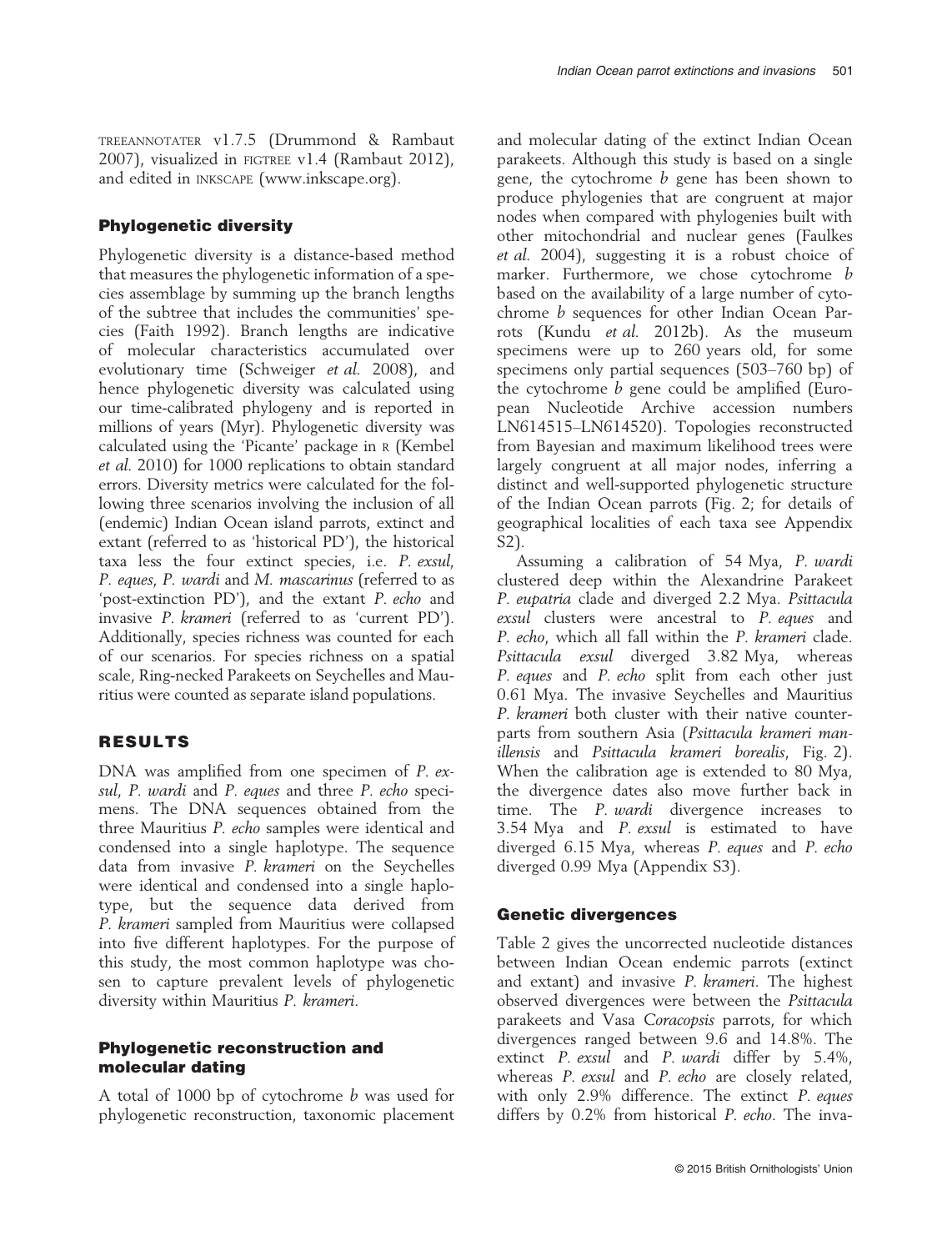

Figure 2. Phylogenetic placement of extinct Indian Ocean parrots. Estimated divergence times resolved using BEAST with a specified time to most recent common ancestor of 54 Mya. Error bars display the 95% highest posterior density, and the axis is given in millions of years (Myr) before present. Black dots indicate nodes with Bayesian posterior probability (PP) > 95% and maximum likelihood boostrap support (BS) > 95%, white dots indicate > 95% PP and > 75% BS, striped dots indicate < 95% PP and > 75% BS. Node values lower than both 95% PP and 75% BS respectively are not given. Colours identify the extinct parrots (red; *P. wardi, P. eques, M. mascarinus* and *P. exsul*), endangered parrots (green; *P. echo*) and invasive parrots (blue; *P. krameri*) included in the phylogenetic diversity calculations. Crosses indicate which species are included within the different phylogenetic diversity scenarios: historical (H), post-extinction (P-E) and current (C).

sive P. krameri found on Mauritius and the Seychelles differ by only 2.2–2.6% with P. eques and P. echo, and 3.5–3.6% with P. exsul.

#### Phylogenetic diversity

Prior to the extinction of the four parrot species from these Indian Ocean islands, phylogenetic diversity was 153.0 million years (Myr) with a species richness value of 11. Following the extinction events, species richness was reduced to seven, with a concomitant reduced level of phylogenetic diversity by 17% to 128.00 Myr. The establishment of invasive P. krameri on Mauritius and Seychelles and their introduction of non-endemic phylogenetic diversity resulted in a net increase of 5% to 135.90 Myr. Species richness increased to nine (Fig. 3).

When comparing changes over time on a spatial scale, the extinction of endemic parrots from Rodrigues and Reunion has resulted in a complete loss of phylogenetic diversity and species richness. On Rodrigues phylogenetic diversity has been reduced from 61.64 Myr to 0 Myr, and species richness from one to zero. Similarly on Reunion, phylogenetic diversity has decreased from 98.66 Myr to 0 Myr, and species richness from two to zero. The Seychelles has experienced a 38% reduction of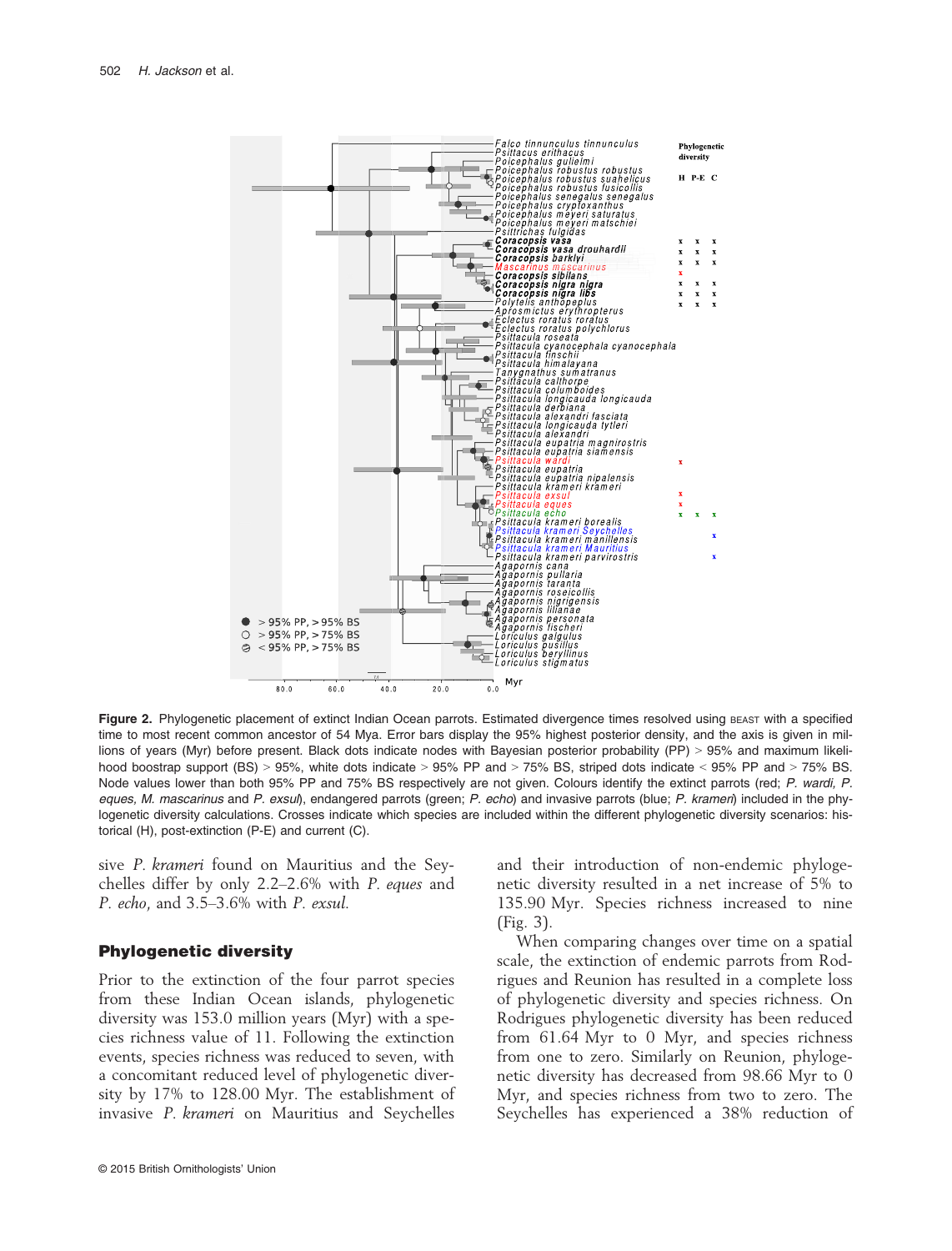|                                     |       | 2     | 3     | 4     | 5     | 6     | 7     | 8     | 9     | 10    | 11    | 12    |
|-------------------------------------|-------|-------|-------|-------|-------|-------|-------|-------|-------|-------|-------|-------|
| 1. Coracopsis vasa                  |       |       |       |       |       |       |       |       |       |       |       |       |
| 2. Coracopsis vasa drouhardii       | 0.014 |       |       |       |       |       |       |       |       |       |       |       |
| 3. Coracopsis barklyi               | 0.090 | 0.081 |       |       |       |       |       |       |       |       |       |       |
| 4. Mascarinus mascarinus            | 0.085 | 0.079 | 0.035 |       |       |       |       |       |       |       |       |       |
| 5. Coracopsis nigra libs            | 0.086 | 0.079 | 0.038 | 0.036 |       |       |       |       |       |       |       |       |
| 6. Coracopsis nigra nigra           | 0.087 | 0.084 | 0.039 | 0.038 | 0.000 |       |       |       |       |       |       |       |
| 7. Coracopsis sibilans              | 0.090 | 0.084 | 0.041 | 0.045 | 0.022 | 0.023 |       |       |       |       |       |       |
| 8. Psittacula wardi                 | 0.148 | 0.136 | 0.124 | 0.111 | 0.141 | 0.145 | 0.148 |       |       |       |       |       |
| 9. Psittacula exsul                 | 0.131 | 0.118 | 0.100 | 0.096 | 0.119 | 0.123 | 0.116 | 0.054 |       |       |       |       |
| 10. Psittacula echo                 | 0.139 | 0.136 | 0.103 | 0.099 | 0.128 | 0.134 | 0.126 | 0.052 | 0.020 |       |       |       |
| 11. Psittacula eques                | 0.133 | 0.127 | 0.096 | 0.097 | 0.129 | 0.129 | 0.127 | 0.051 | 0.029 | 0.002 |       |       |
| 12. Psittacula krameri (Seychelles) | 0.143 | 0.137 | 0.128 | 0.117 | 0.139 | 0.142 | 0.133 | 0.064 | 0.036 | 0.022 | 0.022 |       |
| 13. Psittacula krameri (Mauritius)  | 0.144 | 0.134 | 0.117 | 0.111 | 0.135 | 0.139 | 0.131 | 0.065 | 0.035 | 0.024 | 0.026 | 0.007 |

Table 2. Uncorrected nucleotide distances between Indian Ocean parrot taxa. Extinct (*M. mascarinus, P. wardi, P. exsul, and P. eques*) and invasive (*P. krameri*) parrots are included.



Figure 3. Phylogenetic diversity (PD; dark grey columns) and species richness (light grey columns) for Indian Ocean parrots, under each of the three temporal grouping scenarios.

phylogenetic diversity from 98.66 to 61.64 Myr and species richness from two to one following extinctions. The introduction of Ring-necked Parakeets to Seychelles has increased phylogenetic diversity to 98.66 Myr and species richness to two. Following the invasion of P. krameri on Mauritius, phylogenetic diversity increased from 61.64 to 66.75 Myr and species richness from one to two (Fig. 4).

#### **DISCUSSION**

This study has provided a resolution for the phylogenetic placement of the extinct P. exsul, P. eques and P. wardi within the Indian Ocean Psittacula parrot radiation. It has also quantified the temporal and spatial effects on phylogenetic diversity due to historical extinctions and the insidious introduction of invasive parrots across the Western Indian Ocean islands.

#### Evolution of the Indian Ocean parrots

The molecular phylogenetic analysis suggests the extinct island parrots experienced recent divergences within their clades, implying the Indian Ocean islands have played a key role in the evolutionary radiation of Psittacula parakeets. Psittacula wardi groups within the Alexandrine parakeets (which originate from Asia) and diverged 3.83 Mya, whereas P. exsul and P. eques group with P. krameri (native to Asia and Africa). Psittacula exsul diverged from the P. echo and P. eques lineage 3.82 Mya, with P. echo subsequently differentiating from P. eques 0.61 Mya. This recent divergence of P. echo and P. eques is consistent with previous findings that *P. echo* diverged between 0.7 and 2.0 Mya (Groombridge *et al.*) 2004); however, the inclusion of newly acquired DNA sequence data from the extinct P. exsul, and its resolved taxonomic placement as ancestral to P. echo, has resulted in a more recent date of divergence for P. echo than that of 4.5 Mya estimated by Kundu et al. (2012b).

Although islands are usually colonized from their nearest mainland source, a high proportion of biota found across the Western Indian Ocean islands show affinities with Asia rather than Africa (Warren et al. 2010). The low sea levels over the previous 10 Myr may have facilitated radiations by 'island-hopping' from Asia towards Madagascar,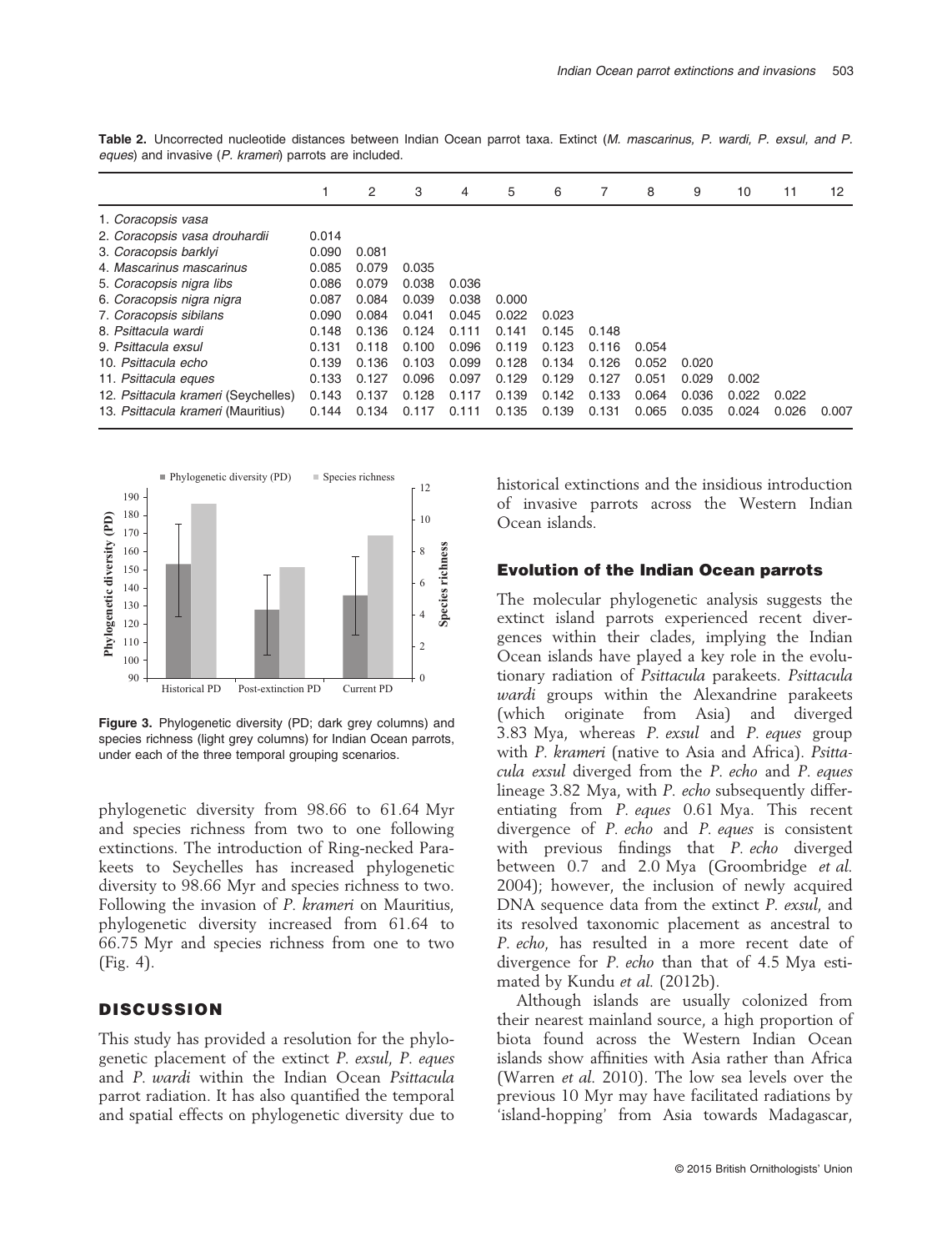

Figure 4. Phylogenetic diversity (PD; dark grey columns) in Myr and species richness (light grey columns), under each of the three grouping scenarios for four Indian Ocean islands that have experienced extinction/invasion events (Seychelles, Mauritius, Rodrigues and Reunion). An additional fourth scenario for the inclusion of ecological replacements, 'ER', gives predicted levels of phylogenetic diversity and species richness as a result of the use of the Mauritius Parakeet *Psittacula echo* as an analogue on Rodrigues and Reunion, the use of the Alexandrine Parakeet *Psittacula echo magnirostris* as an analogue on the Seychelles, and the removal of invasive Ring-necked Parakeets *Psittacula krameri* from the Seychelles.

allowing colonization of the Indian Ocean islands (Cheke & Hume 2008, Warren et al. 2010).

The close phylogenetic relationship and low but detectable nucleotide divergence between the single specimen of the extinct P. eques and the extant P. echo (0.2%) suggest that these island populations had evolutionarily diverged, but the low level of divergence suggests it is likely the populations on Reunion and Mauritius were only divergent at a sub-specific level. Comparable levels of nucleotide divergence are seen between some of the species of Coracopsis black parrots of the Indian Ocean; within this genus, values range from 0.28% between the sympatric Coracopsis nigra libs and Coracopsis nigra nigra found on Madagascar, to 1.79–4.29% between them and Coracopsis sibilans on Grand Comoros and C. barklyi on Seychelles, although recent accounts describe the Madagascan subspecies as a single species and the Grand Comoros and Seychelles forms as separate species

© 2015 British Ornithologists' Union

(del Hoyo et al. 2014, H. Jackson, N. Bunbury, N. Przelomska & J. Groombridge unpubl. data).

#### Historical and spatial changes in phylogenetic diversity

Losing evolutionarily divergent taxa can result in phylogenetic homogenization of species assemblages. Such losses of unique phylogenetic and taxonomic information may have detrimental impacts upon the capability of species' assemblies to respond to changing environments, leaving an impoverished and more homogeneous global biota (Webb et al. 2001, Winter et al. 2009). Our study has demonstrated how the extinction of four endemic parrot species and establishment of the invasive P. krameri has resulted in biotic homogenization across the Indian Ocean islands, reflected by the overall decrease of parrot species assemblage. In the last 500 years, a majority  $(> 89.3\%)$  of the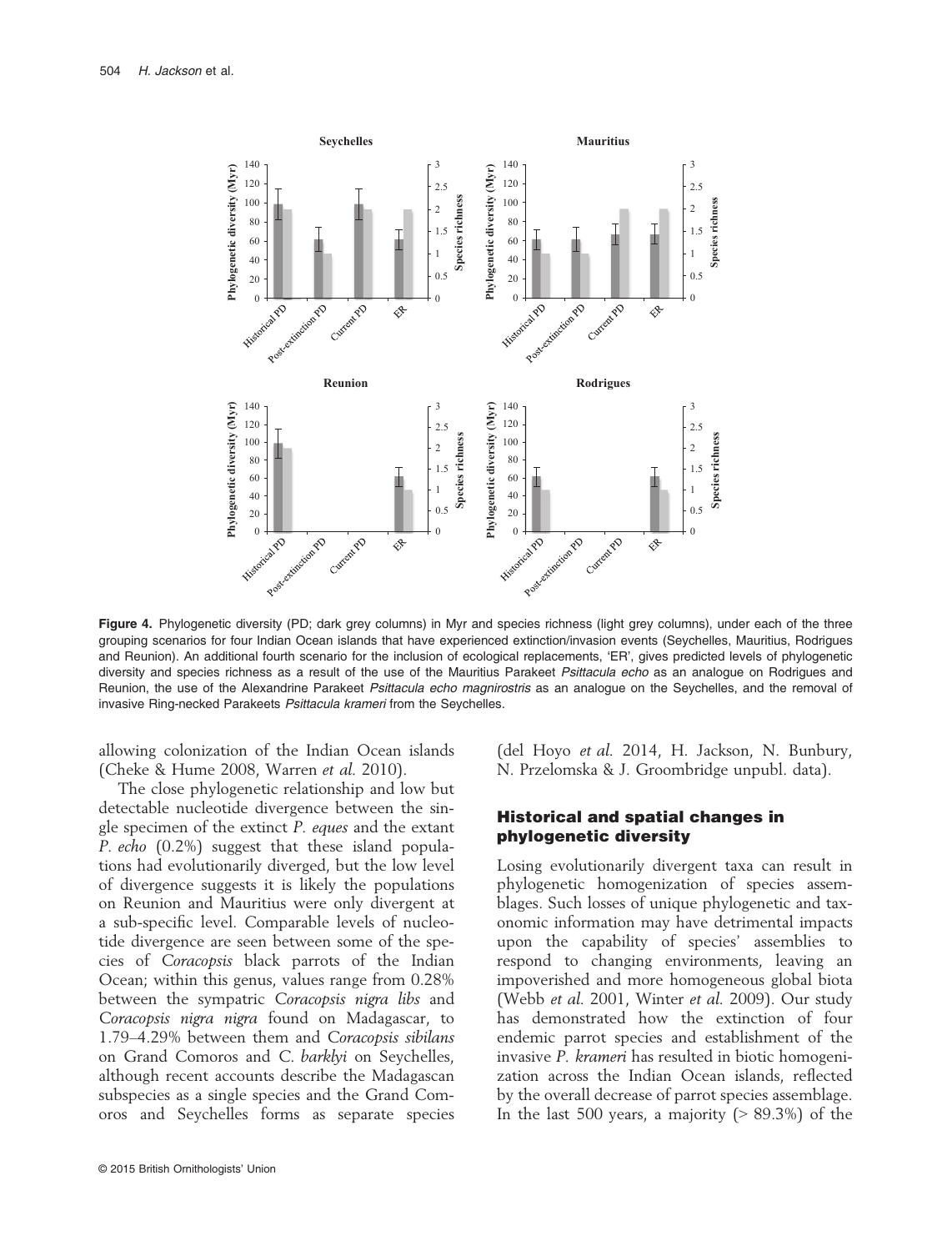163 documented avian extinctions have occurred on islands, with large numbers of recent avian extinctions occurring on Mauritius  $(n = 18)$  and Reunion ( $n = 11$ ). Such islands have recently been highlighted as effective priority areas for the conservation of evolutionary distinctiveness and phylogenetic diversity (Jetz et al. 2014). Parrots have suffered a high number of extinctions (Butchart et al. 2006), of which half were endemic parrots from islands (Collar 2000). Our study demonstrates that the extinction of just four island forms of parrot across the Western Indian Ocean islands has resulted in a 17% loss (25 Myr) in phylogenetic diversity, with a complete loss of phylogenetic diversity in this group on the islands of Reunion and Rodrigues. With current extinction rates 1000 times faster than natural background rates of extinction (approximately 0.1 extinctions per million species per year; Pimm et al. 2014), our observed losses in phylogenetic diversity are much greater than would be expected, suggesting that global parrot assemblages may have experienced substantial reduction in phylogenetic diversity from the documented extinction of 20 species of parrot, many of them from island systems.

Our phylogenetic analysis suggests invasive P. krameri found on Mauritius and Seychelles originate from southern Asia and comprise two subspecies, P. k. borealis (introduced on Seychelles) and P. k. manillensis (introduced on Mauritius). This establishment of invasive P. krameri on Mauritius and Seychelles has replaced lost endemic phylogenetic diversity with non-endemic forms, which are representatives of a globally widespread continental form (Frankham 1997).

## Using ecological replacements to restore lost parrot diversity

More recently, ecologists have begun to embrace evolutionary perspectives based upon the idea that closely related species are ecologically similar (Losos 2008). Our phylogenetic framework provides an opportunity to use evolutionary information to inform long-term conservation efforts. The use of ecological replacements to replace extinct species is a conservation tool for restoring lost ecological function in disrupted ecosystems (Griffiths et al. 2013, Hunter et al. 2013). This approach involves deliberately introducing a species into an environment to fill an ecological niche formerly occupied by a now extinct species (Donlan et al. 2006, Griffiths *et al.* 2010). Ecological replacements are generally considered to be acceptable where the benefits of their expected ecological function outweigh the potential risks of them becoming detrimental to the ecosystem (Parker et al. 2010, IUCN/SSC 2013), for example by introducing unintended pathogens or becoming an invasive species. Despite these risks, the use of ecological replacements as a conservation management strategy has proven successful; for example, the Aldabra Giant Tortoise Aldabrachelys gigantea has been introduced to a number of offshore islands in Mauritius successfully refilling herbivory and seeddispersal niches left vacant by the extinction of endemic Mauritian tortoises (Griffiths et al. 2010, 2011).

The extinct parrots of the Western Indian Ocean, in particular P. exsul, P. wardi and P. eques, represent phylogenetic diversity within Psittacula that is irreplaceable. However, our molecular phylogeny can inform the initial identification of the most closely related extant taxa that might form appropriate candidates. Such phylogenetically close species may exhibit patterns of phylogenetic niche conservatism (the tendency of taxa to retain ancestral niche-related traits over macro-evolutionary time: Wiens et al. 2010, Crisp & Cook 2012). Such divergence constraints on ecological traits between closely related species may enable successful introductions of ecological replacements into ecologically similar environments; however, introductions into contrasting environments are likely to be unsuccessful, as species are unable to adapt to their new environments (Losos 2008, Crisp & Cook 2012). The identification of such appropriate candidates for introduction on to these islands as ecological replacements may help restore ecosystem function (Griffiths et al. 2013, Hunter et al. 2013) and, on an evolutionary timescale, enable endemic phylogenetic diversity to re-evolve in situ (potential increases in phylogenetic diversity and species richness for each island are given under our ecological replacements scenario, see Fig. 4).

In this way, our phylogeny identifies the extant P. echo as the most evolutionarily appropriate ecological replacement candidate for P. exsul and P. eques, given that this species is the last remaining island representative of the P. exsul/P. echo/ P. eques phylogenetic lineage. Psittacula echo was the world's rarest parrot in the 1980s when the total population consisted of fewer than 20 indi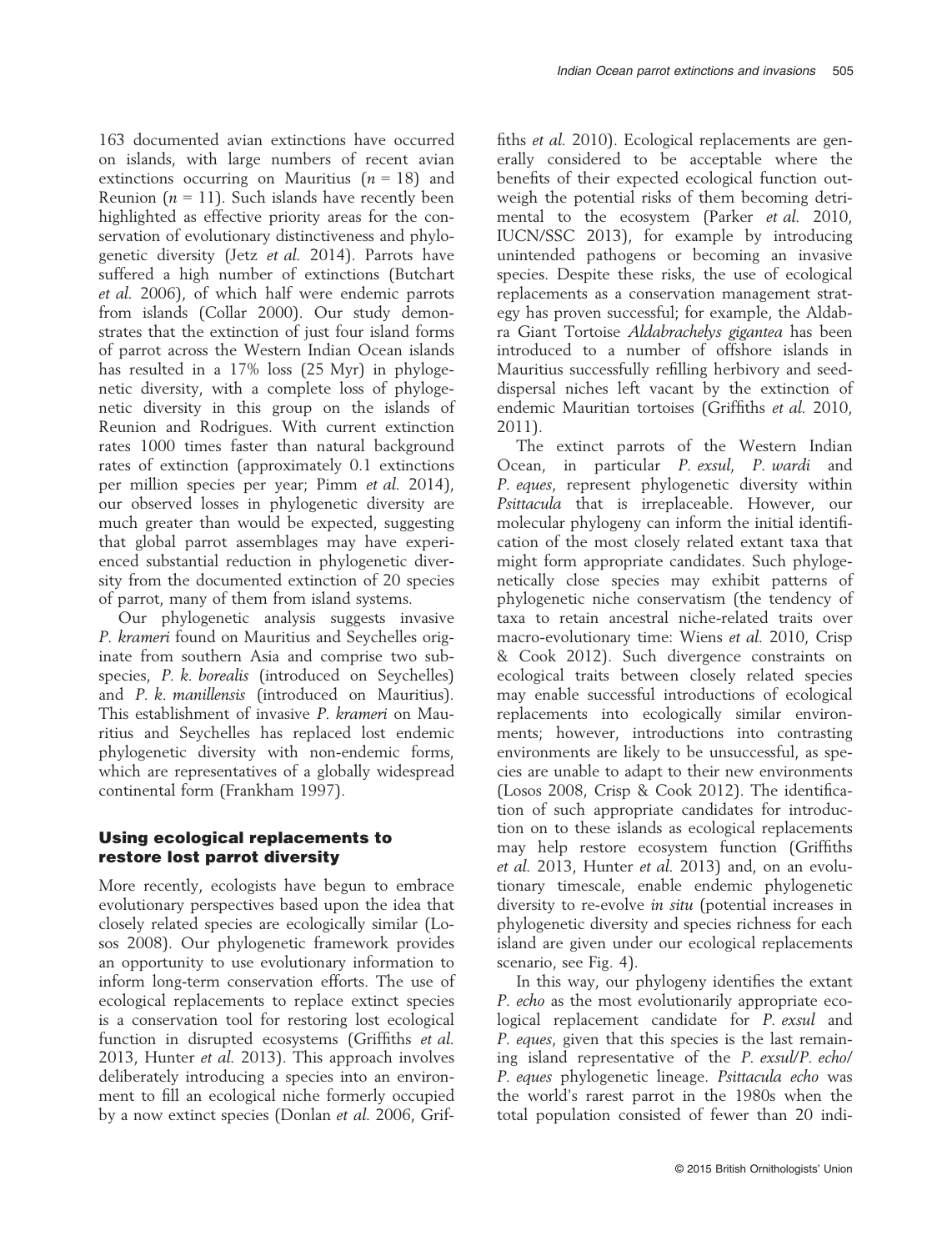viduals prior to an intensive conservation management programme which restored the species' wild population to over 500 individuals by 2010 (Raisin et al. 2012, Tollington et al. 2013). Establishment of populations of P. echo on Rodrigues and Reunion, by way of a conservation introduction, could therefore help to secure the short-to-medium term future of this recently restored parrot population while at the same time providing phylogenetically appropriate material for longerterm evolutionary forces to act upon to return an endemic parrot form to those islands.

The introduction of endemic P. echo from Mauritius to Reunion and Rodrigues would probably reactivate the ecological roles that the extinct parakeets had within their ecosystems. There is accumulating evidence that there has been coevolution on Mauritius between some of the endemic trees and the endemic parrots that fed on their fruit. Many canopy trees produce fruits that are dispersed by fruit bats (Cheke & Hume 2008) and parrots (Jones et al. 2013). Psittacula echo feeds on the fruit of canopy trees with a fleshy epicarp and very hard seeds. This parrot eats the epicarp and then discards the seeds, thereby acting as probable dispersal agent. Introducing P. echo to Reunion and Rodrigues as an ecological replacement would probably rejuvenate this function (Jones 1987, Jones et al. 2013).

Our phylogeny also suggests P. eupatria, from Southern Asia, as a phylogenetically appropriate potential ecological replacement for the extinct P. wardi on Seychelles. However, in contrast to P. echo, which has phylogenetic affinities to the extinct Indian Ocean parrots of Reunion and Rodrigues, and has evolved within an island ecosystem, P. eupatria originates from the Asian mainland and may therefore carry risks associated with invasiveness because the worst invasive species tend to be continental forms (Blackburn et al. 2009). Ideally, ecological replacements ought to be selected for their ecological and evolutionary similarity to the extinct species they are replacing, in order to reduce the possible unwanted risks that could accompany such introductions (Seddon & Soorae 1999, Parker et al. 2010). For example, extinct island species should be replaced by evolutionarily closely existing island forms. Here, our phylogeny indicates that the most suitable candidate may be Psittacula eupatria magnirostris from the Andaman Islands, which is basal within the P. eupatria clade. Our phylogenetic framework has addressed

© 2015 British Ornithologists' Union

the evolutionary component of this issue, but clearly detailed ecological studies would be required to further refine the choice of any ecological replacement.

The invasion of P. krameri from Southern Asia across the Indian Ocean presents a concern for conservationists. Psittacula krameri pose a serious threat to the surviving endemic parrot species in the Indian Ocean. They are currently being controlled on the Seychelles (Seychelles Islands Foundation, 2012) whereas the populations on Mauritius are more widely established and, as with many invasive bird populations, present a longerterm challenge. Elsewhere, P. krameri are known to be a crop pest across large parts of their native and invasive range (Ramzan & Toor 1973, Forshaw 2010, Ahmad et al. 2012). Therefore, local communities on Rodrigues who grow subsistence maize crops may be justifiably apprehensive about the purposeful introduction of the endangered P. echo as an ecological replacement, given that it looks very similar to P. krameri and might be anticipated to behave like P. krameri when introduced to a new environment. Our phylogenetic framework, however, lends support from an evolutionary perspective to the idea of using an endangered species from a neighbouring island as an ecological replacement, a concept which is relatively novel but is gaining wider acceptance in modern ecological restoration (Griffiths et al. 2010, Hansen 2010).

## CONCLUSIONS

The Indian Ocean islands are an important source of endemic species that contribute substantially to global biodiversity (Whittaker & Fernández-Palacios 2007). The extinction of endemic species from islands results in a loss of historical phylogenetic diversity and reduced levels of species richness. The arrival of invasive alien species replaces lost phylogenetic diversity with non-endemic diversity represented by globally widespread continental forms. Phylogenetic frameworks can inform conservation strategies such as the use of ecological replacements to restore island ecosystems. On an evolutionary timescale these conservation initiatives may result, through natural selection, in the evolution of novel island forms and the restoration of lost phylogenetic diversity (Cadotte et al. 2009, Gravel et al. 2012).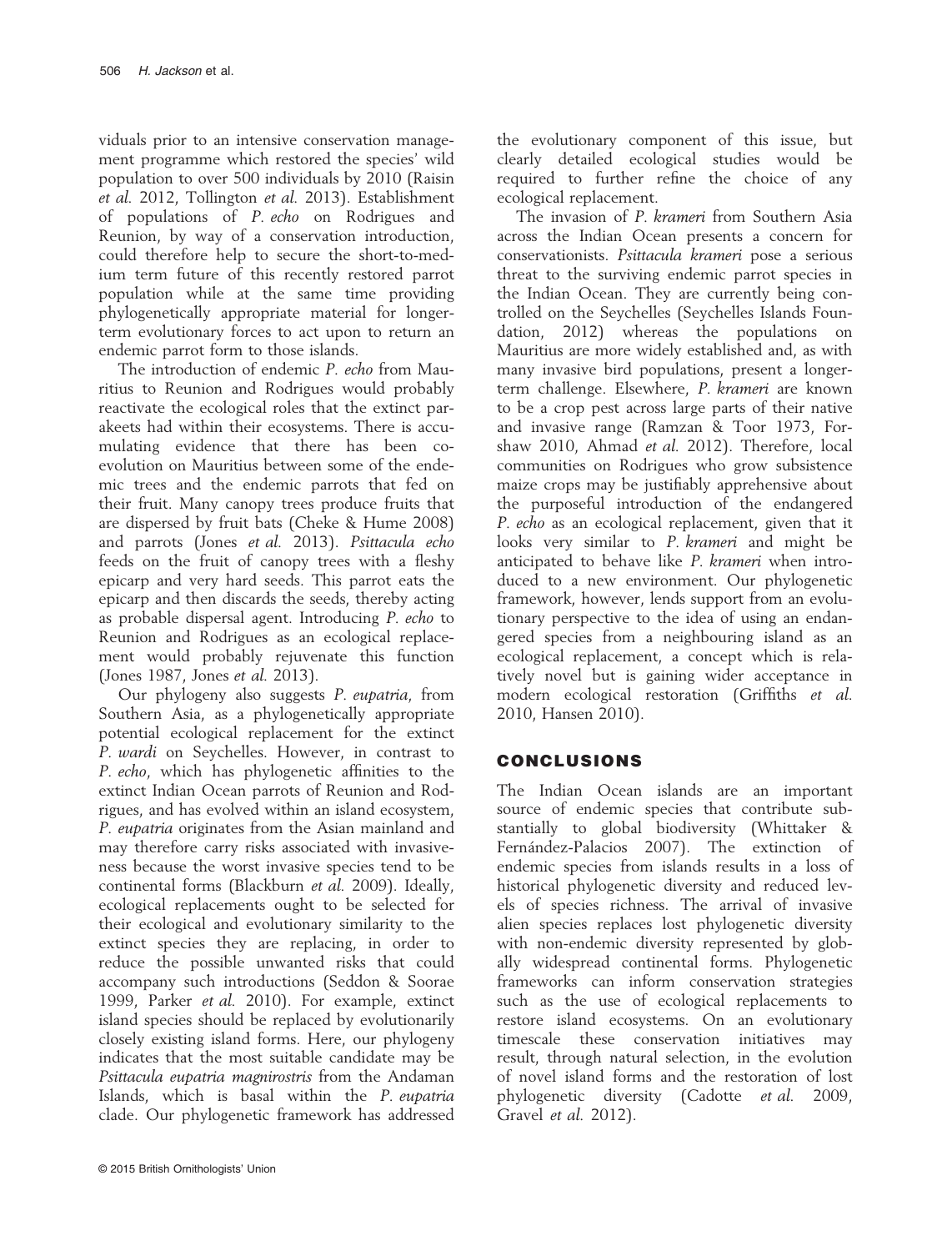We would like to extend our thanks to the University Museum of Zoology in Cambridge, The Natural History Museum in Tring, the National Museums Scotland and The Museum National d'Histoire Naturelle in Paris for providing museum samples. We are grateful to the Seychelles Islands Foundation and Simon Tollington for providing invasive parakeet samples. We would also like to thank the reviewers for providing constructive feedback, which helped to improve this manuscript. The authors would like to acknowledge the support provided by the European Cooperation in Science and Technology COST Action ParrotNet (ES1304), 'European network on invasive parakeets: Understanding invasion dynamics and risks to agriculture and society'.

#### REFERENCES

- Ahmad, S., Khan, H.A. & Javed, M. 2012. An estimation of Rose-ringed Parakeet *Psittacula krameri* depredations on citrus, guava and mango in orchard fruit farm. *Int. J. Agric. Biol.* 14: 149–152.
- Allendorf, F.W. & Lundquist, L. 2003. Introduction: population biology, evolution and control of invasive species. *Conserv. Biol.* 17: 24–30.
- Baele, G., Lerney, P., Bedford, T., Rambaut, A., Suchard, M.A. & Alekseyenko, A.V. 2012. Improving the accuracy of demographic and molecular clock model comparison whilst accommodating phylogenetic uncertainty. *Mol. Biol. Evol.* 29: 2157–2167.
- Blackburn, T.M., Cassey, P., Duncan, R.P., Evans, K.L. & Gaston, K.J. 2004. Avian extinction and mammalian introductions on oceanic islands. *Science* 305: 1955–1958.
- Blackburn, T.M., Lockwood, J.L. & Cassey, P. 2009. *Avian Invasions: The Ecology and Evolution of Exotic Birds*. Oxford: Oxford University Press.
- Boyer, A. 2008. Extinction patterns in the avifauna of the Hawaiian islands. *Divers. Distrib.* 14: 509–517.
- Boyer, A.G. & Jetz, W. 2014. Extinctions and the loss of ecological function in island bird communities. *Glob. Ecol. Biogeogr.* 23: 679–688.
- Butchart, S.H.M., Stattersfield, A.J. & Brooks, T.M. 2006. Going or gone: defining 'Possibly Extinct' species to give a truer picture of recent extinctions. *Bull. Br. Ornithol. Club* 126A: 7–24.
- Butler, C. 2003. *Population Biology of the Introduced Rose-Ringed Parakeet* Psittacula krameri *in the UK*. PhD Thesis, University of Oxford.
- Butler, C., Creswell, W., Gosler, A. & Perrins, C. 2013. The breeding biology of Rose-ringed Parakeets *Psittacula krameri* in England during a period of rapid population expansion. *Bird Study* 60: 527–532.
- Cadotte, M.W., Cavender-Bares, J., Tilman, D. & Oakley, T.H. 2009. Using phylogenetic, functional and trait diversity to understand patterns of plant community productivity. *PLoS One* 4: e5695.
- Cadotte, M.W., Davies, T.J., Regetz, J., Kembel, S.W., Cleland, E. & Oakley, T.H. 2010. Phylogenetic diversity metrics for ecological communities: integrating species richness, abundance and evolutionary history. *Ecol. Lett.* 13: 96–105.
- Cadotte, M.W. 2013. Experimental evidence that evolutionarily diversity assemblages results in higher productivity. *Proc. Natl Acad. Sci. USA* 110: 8996–9000.
- Cassey, P., Blackburn, T.M., Lockwood, J.L. & Sax, D.F. 2006. A stochastic model for integrating changes in species richness and community similarity across spatial scales. *Oikos* 115: 207–218.
- Cassey, P., Lockwood, J., Blackburn, T.M. & Olden, J.D. 2007. Spatial scale and evolutionary history determine the degree of taxonomic homogenization across island bird assemblages. *Divers. Distrib.* 13: 458–466.
- Cheke, A.S. & Hume, J. 2008. *Lost Land of the Dodo*. London: T & AD Poyser.
- Collar, N.J. 2000. Globally threatened parrots, criteria, characteristics and cures. *Int. Zool. Yearbk.* 37: 21–35.
- Crisp, M.D. & Cook, L.G. 2012. Phylogenetic niche conservatism: what are the underlying evolutionary and ecological causes? *New Phytol.* 1904: 681–694.
- Crozier, R.H. 1997. Preserving the information content of species: genetic diversity, phylogeny, and conservation worth. *Annu. Rev. Ecol. Syst.* 28: 243–268.
- Crozier, R.H., Dunnett, L.J. & Agapow, P.-M. 2005. Phylogenetic biodiversity assessment based on systematic nomenclature. *Evol. Bioinform.* 1: 11–36.
- Day, T. & Young, K.A. 2004. Competitive and facilitative evolutionary diversification. *Bioscience* 54: 101–109.
- del Hoyo, J., Collar, N.J., Christie, D.A., Elliot, A. & Fishpool, L.D.C. 2014. *HBW and Birdlife International Illustrated Checklist of the Birds of the World 1*. Barcelona: Lynx Edicions.
- Donlan, C.J., Berger, J., Bock, C.E., Bock, J.H., Burney, D.A., Estes, J.A., Foreman, D., Martin, P.S., Roemer, G.W., Smith, F.A., Soule, M.E. & Greene, H.W. 2006. Pleistocene rewilding: an optimistic agenda for twenty-first century conservation. *Am. Nat.* 168: 660–681.
- Drummond, A.J. & Rambaut, A. 2007. BEAST: bayesian evolutionary analysis by sampling trees. *BMC Evol. Biol.* 7: 1–8.
- Duncan, R.P., Boyer, A.G. & Blackburn, T.M. 2013. Magnitude and variation of prehistoric bird extinctions in the Pacific. *Proc. Natl Acad. Sci. USA* 110: 6436–6441.
- Faith, D.P. 1992. Conservation evaluation and phylogenetic diversity. *Biol. Conserv.* 61: 1–10.
- Faulkes, C.G., Verheyen, W., Verheyen, W., Jarvis, J.U.M. & Bennett, N.C. 2004. Phylogeographical patterns of genetic divergence and speciation in African mole-rats Family: Bathyergidae. *Mol. Ecol.* 13: 613–629.
- Felsenstein, J. 1981. Evolutionary trees from DNA sequences: a maximum likelihood approach. *J. Mol. Evol.* 17: 368–376.
- Fenker, J., Tedeschi, L.G., Pyron, R.A. & Nogueira, C.D.C. 2014. Phylogenetic diversity, habitat loss and conservation in South American pitvipers Crotalinae: Bothrops and Bothrocophias. *Divers. Distrib.* 20: 1108–1119.
- Flynn, D.F., Mirotchnick, N., Jain, M., Palmer, M.I. & Naeem, S. 2011. Functional and phylogenetic diversity as predictors of biodiversity ecosystem function relationships. *Ecology* 92: 1573–1581.
- Forshaw, J. 2010. *Parrots of the World: An Identi*fi*cation Guide*. Princeton: Princeton University Press.
- Frankham, R. 2005. Genetics and extinction. *Biol. Conserv.* 126: 131–140.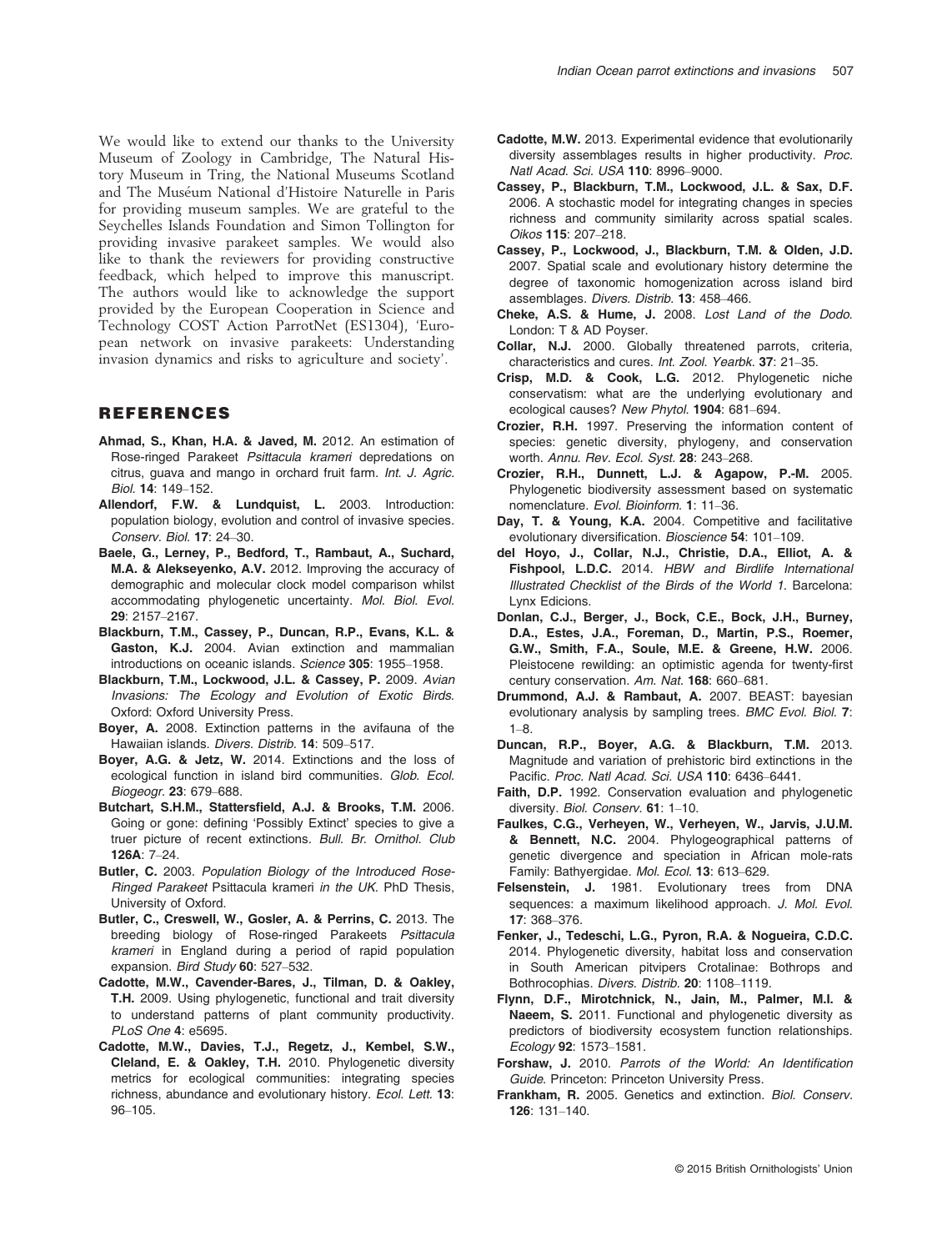- Frankham, R. 1997. Do island populations have less genetic variation than mainland populations? *Heredity* 78: 311–327.
- Graham, C.H. & Fine, V.A. 2008. Phylogenetic beta diversity: linking ecological and evolutionary processes across space in time. *Ecol. Lett.* 11: 1265–1277.
- Gravel, D., Bell, T., Barbera, C., Combe, M., Pommier, T. & Mouquet, N. 2012. Phylogenetic constraints on ecosystem functioning. *Nat. Commun.* 3: 1117.
- Griekspoor, A. & Groothuis, T. 2005. *4Peaks: A Program that Helps Molecular Biologists to Visualize and Edit Their DNA Sequence Files v1. 7*. Available at: [http://](http://nucleobytes.com/index.php/4peaks) [nucleobytes.com/index.php/4peaks](http://nucleobytes.com/index.php/4peaks) (accessed 12 October 2013).
- Griffiths, C.J., Hansen, D.M., Jones, C.G., Zuel, N. & Harris, S. 2011. Resurrecting extinct interactions with extant substitutes. *Curr. Biol.* 21: 762–765.
- Griffiths, C.J., Jones, C.G., Hansen, D.M., Puttoo, M., Tatayah, R.V., Muller, C.B. & Harris, S. 2010. The use of extant non-indigenous tortoises as a restoration tool to replace extinct ecosystem engineers. *Restor. Ecol.* 18: 1–7.
- Griffiths, C.J., Zuel, N., Jones, C.G., Ahamud, Z. & Harris, S. 2013. Assessing the potential to restore historic grazing ecosystems with tortoise ecological replacements. *Conserv. Biol.* 27: 690–700.
- Groombridge, J.J., Jones, C.G., Nichols, R.A., Carlton, M. & Bruford, M.W. 2004. Molecular phylogeny and morphological change in the Psittacula parakeets. *Mol. Phylogenet. Evol.* 31: 96–108.
- Gurevitch, J. & Padilla, D. 2004. Are invasive species a major cause of extinctions?. *Trends Ecol. Evol.* 19: 470– 474.
- Hansen, D.M. 2010. On the use of taxon substitutes in rewilding projects on islands. In Pérez-Mellado, V. & Ramon, C. (eds) *Islands and Evolution*. 111–146. Menorca: Institut Menorquí d'Estudis.
- Hedges, S.B., Parker, P.H., Sibley, C.G. & Kumar, S. 1996. Continental breakup and the ordinal divergence of birds and mammals. *Nature* 381: 226–229.
- Helmus, M.R., Bland, T.J., Williams, C.K. & Ives, A.R. 2007. Phylogenetic measures of biodiversity. *Am. Nat.* 169: E68– E83.
- Ho, S.Y.W., Kolokotronis, S.O. & Allaby, R.G. 2007. Elevated substitution rates estimated from ancient DNA sequences. *Biol. Lett.* 3: 702–705.
- Hume, J.P. & Walters, M. 2012. *Extinct Birds*, Vol. 217. London: A & C Black.
- Hume, J. 2007. Reappraisal of the parrots Aves: Psittacidae from the Mascarene Islands, with comments on their ecology, morphology, and affinities. *Zootaxa* 1513: 1–76.
- Hunter, E.A., Gibbs, J.P., Cayot, L.J. & Tapia, W. 2013. Equivalency of Galapagos giant tortoises used as ecological replacement species to restore ecosystem functions. *Conserv. Biol.* 27: 701–709.
- Isaac, N.J., Turvey, S.T., Collen, B., Waterman, C. & Baillie, J.E. 2007. Mammals on the EDGE: conservation priorities based on threat and phylogeny. *PLoS ONE* 2: e296.
- IUCN/SSC. 2013. *Guidelines for Reintroductions and Other Conservation Translocations. Version 1.0*: viiii + 57. Gland, Switzerland: IUCN Species Survival Commission.
- Jetz, W., Thomas, G.H., Joy, J.B., Redding, D.W., Hartmann, K. & Mooers, A.O. 2014. Global distribution and

conservation of evolutionary distinctness in birds. *Curr. Biol.* 24: 919–930.

- Jones, C.G. 1987. The larger land-birds of Mauritius. In Diamond, A.W. (ed.) *Studies of Mascarene Island Birds*: 208–301. Peterborough: British Ornithologists Union; Cambridge: Cambridge University Press.
- Jones, C.G., Malham, J., Reuleux, A., Richards, H., Raisin, C., Tollington, S., Zuel, N., Chowrimootoo, A. & Tataya, V. 2013. Echo Parakeet *Psittacula eques*. In Hawkins, F. & Safford, R. (eds) *The Birds of Africa: Volume VIII: Birds of the Malagasy Region*: 433–438. London: A & C Black.
- Jump, A.S., Marchant, R. & Penuelas, J. 2009. Environmental change and the option value of genetic diversity. *Trends Plant Sci.* 14: 51–58.
- Kembel, S.W., Cowan, P.D., Helmus, M.R., Cornwell, W.K., Morlon, H., Ackerly, D.D., Blomberg, S.P. & Webb, C.O. 2010. Picante: R tools for integrating phylogenies and ecology. *Bioinformatics* 26: 1463–1464.
- Kimura, M. 1980. A simple method for estimating evolutionary rates of base substitutions through comparative studies of nucleotide sequences. *J. Mol. Evol.* 16: 111–120.
- Kundu, S., Faulkes, C.G., Greenwood, A.G., Jones, C.G., Kaiser, P., Lyne, O.D., Black, S.A., Chowrimootoo, A. & Groombridge, J.J. 2012a. Tracking viral evolution during a disease outbreak: the rapid and complete selective sweep of a Circovirus in the endangered Echo parakeet. *J. Virol.* 86: 5221–5229.
- Kundu, S., Jones, C.G., Prys-Jones, R.P. & Groombridge, J.J. 2012b. The evolution of the Indian Ocean parrots Psittaciformes: extinction, adaptive radiation and eustacy. *Mol. Phylogenet. Evol.* 62: 296–305.
- Lanfear, R., Calcott, B., Ho, S.Y.W. & Guindon, S. 2012. PartitionFinder: combined selection of partitioning schemes and substitution models for phylogenetic analysis. *Mol. Biol. Evol.* 29: 1695–1701.
- Larkin, M.A., Blackshields, G., Brown, N.P., Chenna, R., McGettigan, P.A., McWilliam, H., Valentin, F., Wallace, I.M., Wilm, A., Lopez, R., Thompson, J.D., Gibson, T.J. & Higgins, D.G. 2007. Clustal W and Clustal X version 2.0. *Bioinformatics* 23: 2947–2948.
- Losos, J. 2008. Phylogenetic niche conservatism, phylogenetic signal and the relationship between phylogenetic relatedness and ecological similarity among species. *Ecol. Lett.* 11: 995–1007.
- Maherali, H. & Klironomos, J.N. 2007. Influence of phylogeny on fungal community assembly and ecosystem functioning. *Science* 316: 1746–1748.
- Mayr, G. & Göhlich, U.B. 2004. A new parrot from the Miocene of Germany, with comments on the variation of hypotarsus morphology in some Psittaciformes. *Belg. J. Zool.* 134: 47–54.
- McKinney, M.L. 2006. Urbanization as a major cause of biotic homogenization. *Biol. Conserv.* 127: 247–260.
- McKinney, M.L. & Lockwood, J.L. 1999. Biotic homogenization: a few winners replacing many losers in the next mass extinction. *Trends Ecol. Evol.* 14: 450–453.
- Miller, M.A., Pfeiffer, W. & Schwartz, T. 2010. *Creating the CIPRES Science Gateway for Inference of Large Phylogenetic Trees*: 1–8. In Proceedings of the Gateway Computing Environments Workshop GCE, 14 November 2010, New Orleans.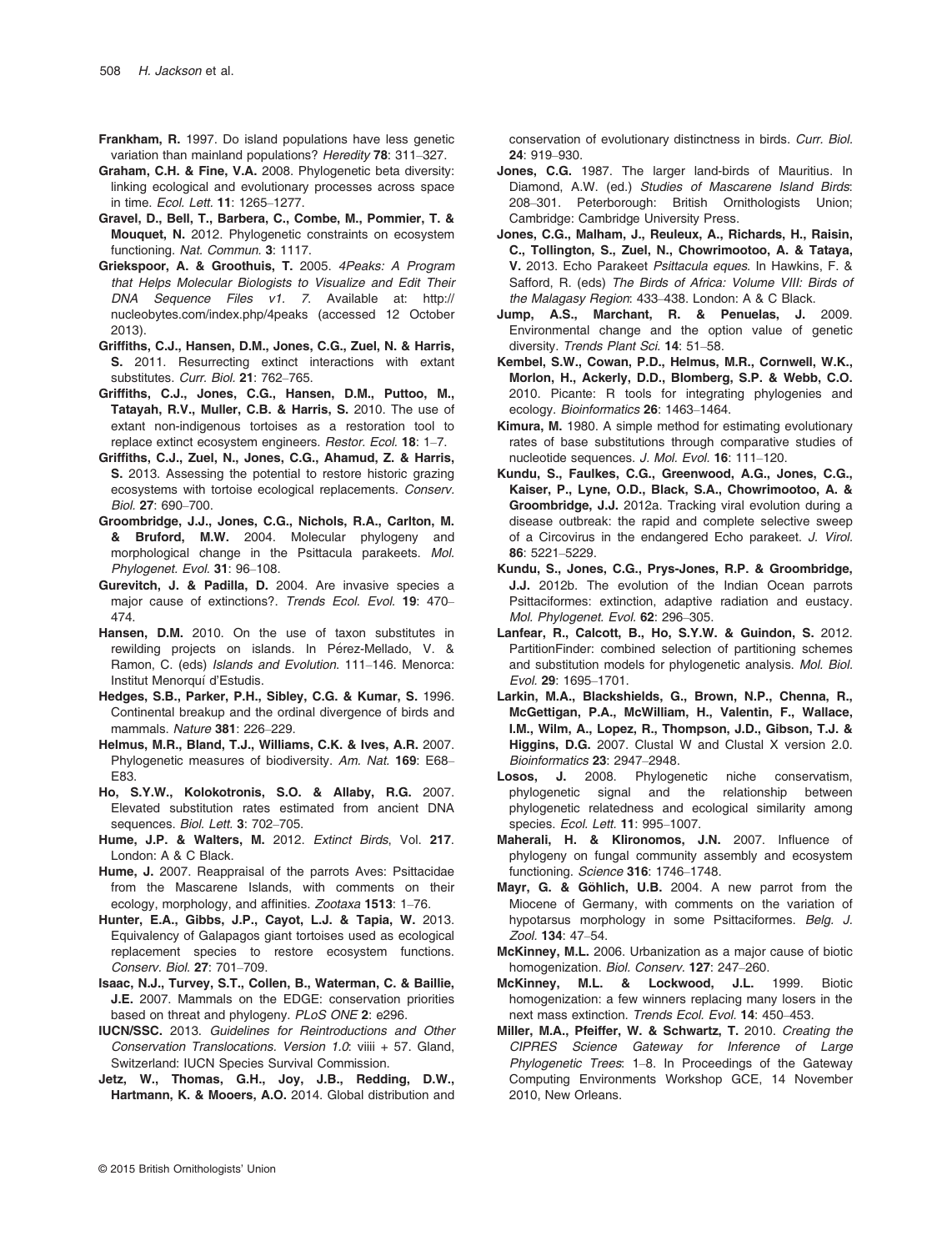- Mooney, H.A. & Cleland, E.E. 2001. The evolutionary impact of invasive species. *Proc. Natl Acad. Sci. USA* 98: 5446– 5451.
- Olden, J.D. 2006. Biotic homogenization: a new research agenda for conservation biogeography. *J. Biogeogr.* 33: 2027–2039.
- Olden, J.D. & Poff, N.L. 2003. Towards a mechanistic understanding and prediction of biotic homogenization. *Am. Nat.* 162: 442–460.
- Parker, K.A., Seabrook-Davison, M. & Ewen, J.G. 2010. Opportunities for nonnative ecological replacements in ecosystem restoration. *Restor. Ecol.* 18: 269–273.
- Pimm, S.L., Jenkins, C.N., Abell, R., Brooks, T.M., Gittleman, J.L., Joppa, L.N., Raven, P.H., Roberts, C.M. & Sexton, J.O. 2014. The biodiversity of species and their rates of extinction, distribution, and protection. *Science* 344: 1246752.
- Pio, D.V., Engler, R., Linder, H.P., Monadjem, A., Cotterill, F.P.D., Taylor, P.J., Schoeman, M.C., Price, B.W., Villet, M.H., Eick, G., Salamin, N. & Guisan, A. 2014. Climate change effects on animal and plant phylogenetic diversity in southern Africa. *Glob. Chang. Biol.* 20: 1538–1549.
- Purvis, A., Agapow, P.M., Gittleman, J.L. & Mace, G.M. 2000. Nonrandom extinction and the loss of evolutionary history. *Science* 288: 328–330.
- Raisin, C., Frantz, A.C., Kundu, S., Greenwood, A.G., Jones, C.G., Zuel, N. & Groombridge, J.J. 2012. Genetic consequences of intensive conservation management for the Mauritius parakeet. *Conserv. Genet.* 13: 707–715.
- Rambaut, A. 2012. *Figtree v1.4*. Available at: [http://](http://tree.bio.ed.ac.uk/software/figtree/) [tree.bio.ed.ac.uk/software/](http://tree.bio.ed.ac.uk/software/figtree/)figtree/ (accessed 20 December 2011).
- Rambaut, A. & Drummond, A.J. 2007. *Tracer v1.6*. Available at:<http://beast.bio.ed.ac.uk/Tracer> (accessed 20 December 2011).
- Ramzan, M. & Toor, H.S. 1973. Damage to maize crop by Rose-ringed Parakeet, *Psittacula krameri* Scopoli in the Punjab. *J. Bombay Nat. Hist. Soc.* 70: 201–204.
- Rodrigues, A.S. & Gaston, K.J. 2002. Maximising phylogenetic diversity in the selection of networks of conservation areas. *Biol. Conserv.* 105: 103–111.
- Rolland, J., Cadotte, M.W., Davies, J., Devictor, V., Lavergne, S., Mouquet, N., Pavoine, S., Rodrigues, A., Thuiller, W., Turcati, L., Winter, M., Zupan, L., Jabot, F. & Morlon, H. 2012. Using phylogenies in conservation: new perspectives. *Biol. Lett.* 9: 692–694.
- Ronquist, F. & Huelsenbeck, J.P. 2003. MrBayes 3: bayesian phylogenetic inference under mixed models. *Bioinformatics* 19: 1572–1574.
- Rosenzweig, M.L. 2001. Loss of speciation rate will impoverish future diversity. *Proc. Natl Acad. Sci. USA* 98: 5404–5410.
- Sakai, A.K., Allendorf, F.W., Holt, J.S., Lodge, D.M., Molofsky, J., With, K.A., Baughman, S., Cabin, R.J., Cohen, J.E., Ellstrand, N.C., McCauley, D.E., O'Neil, P., Parker, I.M., Thompson, J.N. & Weller, S.G. 2001. The population biology of invasive species. *Annu. Rev. Ecol. Syst.* 32: 305–332.
- Schweiger, O., Klotz, S., Durka, W. & Kühn, I. 2008. A comparative test of phylogenetic diversity indices. *Oecologia* 157: 485–495.
- Seddon, P.J. & Soorae, P.S. 1999. Guidelines for subspecific substitutions in wildlife restoration projects. *Conserv. Biol.* 13: 177–184.
- Seychelles Islands Foundation. 2012. *Mainstreaming the Management of Invasive Alien Species as Fundamental to Preserving the Ecological Integrity and Enhancing the Resilience of Seychelles*' *World Heritage Sites; Phase 1 Report: Inception Report and Plan to Eradicate the Ring-Necked Parakeet* Psittacula krameri *from Mahe, Seychelles, Environment Department Seychelles*.
- Stamatakis, A. 2006. RAxML-VI-HPC: maximum likelihoodbased phylogenetic analyses with thousands of taxa and mixed models. *Bioinformatics* 22: 2688–2690.
- Steadman, D.W. 1995. Prehistoric extinctions of Pacific Island birds: biodiversity meets zooarcheology. *Science* 267: 1123– 1131.
- Steadman, D.W. & Martin, P.S. 2003. The late Quaternary extinction and future resurrection of birds on Pacific islands. *Earth-Sci. Rev.* 61: 133–147.
- Strubbe, D. & Matthysen, E. 2007. Invasive Ring-necked Parakeets *Psittacula krameri* in Belgium: habitat selection and impact on native birds. *Ecography* 30: 578–588.
- Strubbe, D. & Matthysen, E. 2009. Experimental evidence for nest-site competition between invasive Ring-necked Parakeets *Psittacula krameri* and native Nuthatches *Sitta europaea*. *Biol. Conserv.* 142: 1588–1594.
- Tamura, K., Peterson, D., Peterson, N., Stecher, G., Nei, M. & Kumar, S. 2011. MEGA5: molecular evolutionary genetics analysis using maximum likelihood, evolutionary distance, and maximum parsimony methods. *Mol. Biol. Evol.* 28: 2731–2739.
- Tatayah, R.V., Malham, J., Haverson, P., Reuleaux, A. & Van de Wetering, J. 2007. Design and provision of nest boxes for echo parakeets *Psittacula eques* in Black River Gorges National Park, Mauritius. *Conserv. Evid.* 4: 16–19.
- Thomassen, H.A., Fuller, T., Buermann, W., Milá, B., Kieswetter, C.M., Jarrín, V.P., Cameron, S.E., Mason, E., Schweizer, R., Schlungegger, J. & Chan, J. 2011. Mapping evolutionary process: a multi-taxa approach to conservation prioritization. *Evol. Appl.* 4: 397–413.
- Tollington, S., Jones, C.G., Greenwood, A., Tatayah, V., Raisin, C., Burke, T. & Groombridge, J.J. 2013. Longterm, fine-scale temporal patterns of genetic diversity in the restored Mauritius parakeet reveal genetic impacts of management and associated demographic effects on reintroduction programmes. *Biol. Conserv.* 161: 28–38.
- Vane-Wright, R.I., Humphries, C.J. & Williams, P.H. 1991. What to protect? Systematics and the agony of choice. *Biol. Conserv.* 55: 235–254.
- Warren, B.H., Strasberg, D., Bruggemann, J.H., Prys-Jones, R.P. & Thebaud, C. 2010. Why does the biota of the Madagascar region have such a strong Asiatic flavour? *Cladistics* 26: 526–538.
- Waterhouse, A.M., Procter, J.B., Martin, D.M.A., Clamp, M. & Barton, G.J. 2009. Jalview Version 2 – a multiple sequence alignment editor and analysis workbench. *Bioinformatics* 25: 1189–1191.
- Waterhouse, D.M., Lidow, B.E.K., Zelenkovs, N.V. & Dyke, G.J. 2008. Two new parrots Psittaciformes from the Lower Eocene fur formation of Denmark. *Palaeontology* 51: 575– 582.